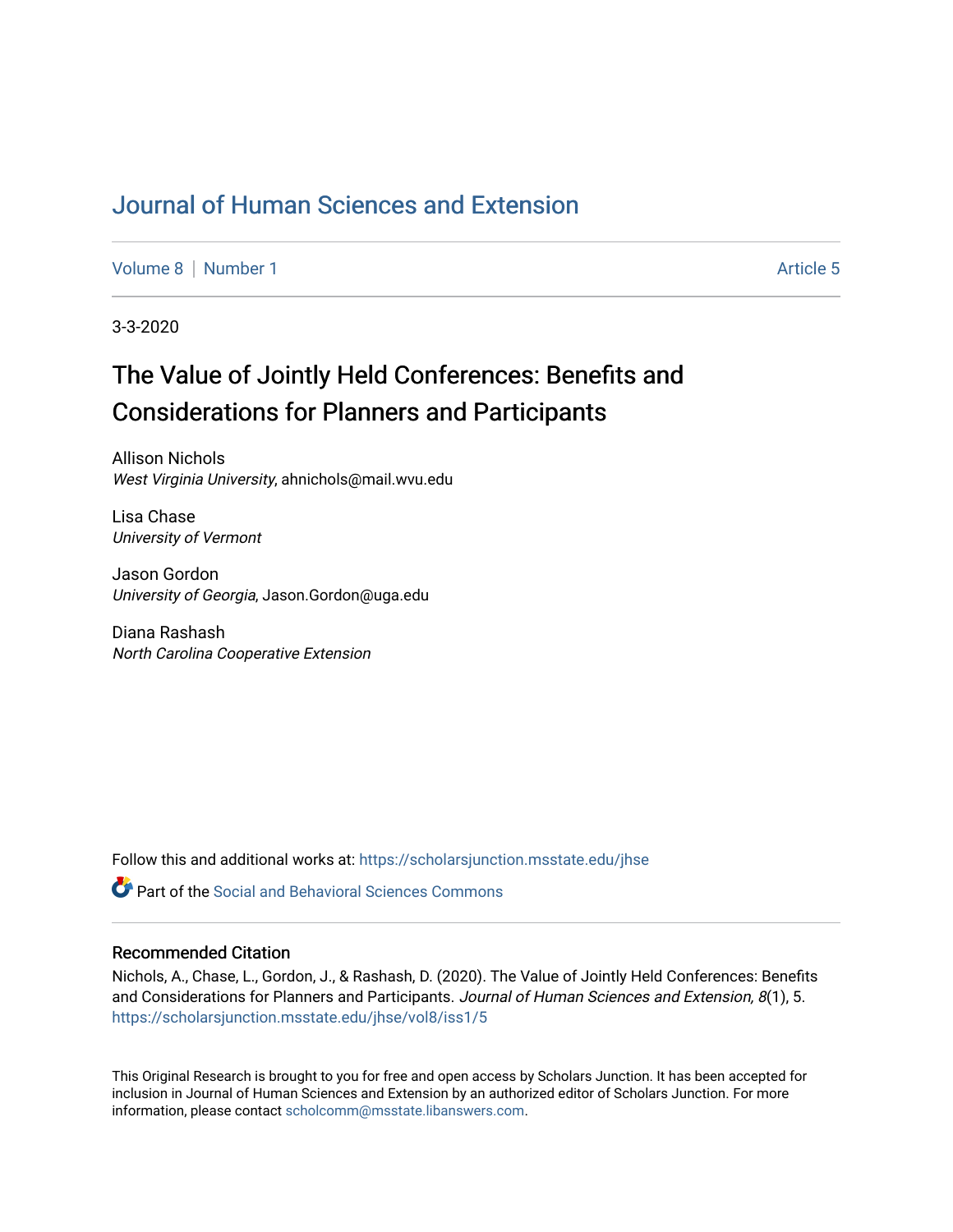## **The Value of Jointly Held Conferences: Benefits and Considerations for Planners and Participants**

## **Allison Nichols**

*West Virginia University*

## **Lisa Chase** *University of Vermont*

## **Jason Gordon**

*University of Georgia*

## **Diana Rashash**

*North Carolina Cooperative Extension*

*University faculty and staff regularly participate in academic conferences as part of their professional responsibilities, yet the literature on their value is scarce, especially when examining conferences held jointly by two associations. Research is needed to help association leaders, planning committees, and attendees make informed decisions about conference organization and participation. This paper highlights the benefits and challenges of a jointly held academic conference for participants, association leaders, and organizational liaisons. In June of 2016, two Cooperative Extension associations, the National Association of Community Development Extension Professionals (NACDEP) and the Association of Natural Resource Extension Professionals (ANREP), jointly held a conference in Burlington, VT. The authors used surveys administered to conference participants, planning committee members, and liaisons at the United States Department of Agriculture National Institute of Food and Agriculture (NIFA) to collect data immediately following the conference and six months later. Using the Community Capitals Framework (CCF) to organize evaluation results, the authors discuss the benefits and challenges of planning, sponsoring, and attending the conference from the perspectives of these different groups. The authors focus on three community capitals: human capital, social capital, and cultural capital. Based on the findings, they offer recommendations for future evaluation of jointly held academic conferences.*

*Keywords:* academic conferences, community capitals framework, conference planning, conference evaluation, Extension, jointly held conferences

Direct correspondence to Allison Nichols at AHNichols@mail.wvu.edu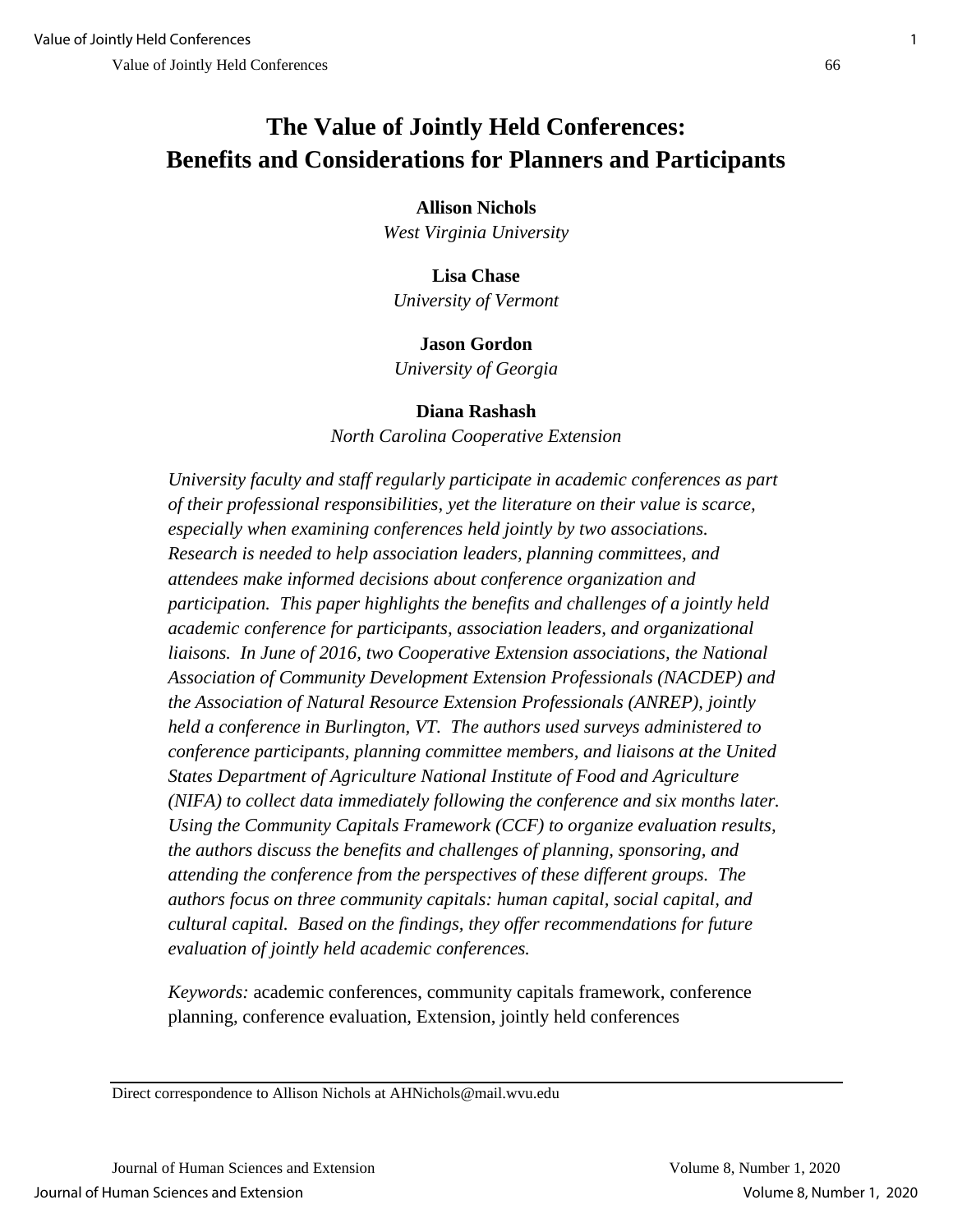## **Introduction**

Although "professional conferencing is a multibillion-dollar global industry" (Wiessner, Hatcher, Chapman, & Storberg-Walker, 2008, p. 367), the literature on the benefits of conferences is scarce (Chase & Kuehn, 2010), and even less has been written about jointly held conferences. Jointly held conferences are defined here as meetings of two distinct organizations that have expended equal effort and expense in planning and implementing the event (Street, 1991). In the 1980s and 1990s, there were some references to jointly held conferences (Caldwell, 1984; Enns & Jahn, 1996), but most only provide information about the proceedings. These references provide little specific information about planning and implementation procedures, or a description of benefits to participants.

Understanding why individuals choose to attend academic and professional conferences is important in assessing the impacts of jointly held professional conferences. Price (1993) theorized that there are four reasons for attending academic and professional meetings: education, networking, leadership, and professional savvy. The first three reasons include "sharing and receiving information, stimulating creative thinking, and rekindling or establishing contacts" (Wiessner et al., 2008, p. 367). The fourth, professional savvy, is related to learning about and becoming a member of the profession (Price, 1993). According to Price, education was the most important motivation for attendees, and leadership was the least important. Price also concluded that career stage was the best predictor of motivation for attendance. In the early career stage, attendees want to develop skills and a specialty. At conferences, they are looking for support and opportunities to demonstrate creativity in order to receive recognition. Midcareer attendees are more interested in integrating knowledge, updating information, and gaining new skills in areas such as training and coaching. They are also seeking recognition and esteem (Price, 1993).

The challenge of planning and implementing a jointly held conference is to produce results that benefit both organizations as well as their members. Steffen, Abu-Mulaweh, and Devine (2007) acknowledged that "hosting a joint conference between two distinct sections raises logistical and idiosyncratic differences," and that " for a successful conference, suitable for all attendees, each of these differences needs to be overcome or accommodated" (p. 30). In a time of shrinking budgets and an emphasis on outcomes, employers want to be assured that long-term benefits result from attending conferences. Schuttloffel (2010) said that jointly held conferences often occur because it sounds like a good thing to do, rather than because they result in long-term results. She warned that the benefits of conferences often end when the conference concludes. Long-term impacts should be assessed to understand the lasting contributions of the jointly held conference on participants' professional lives.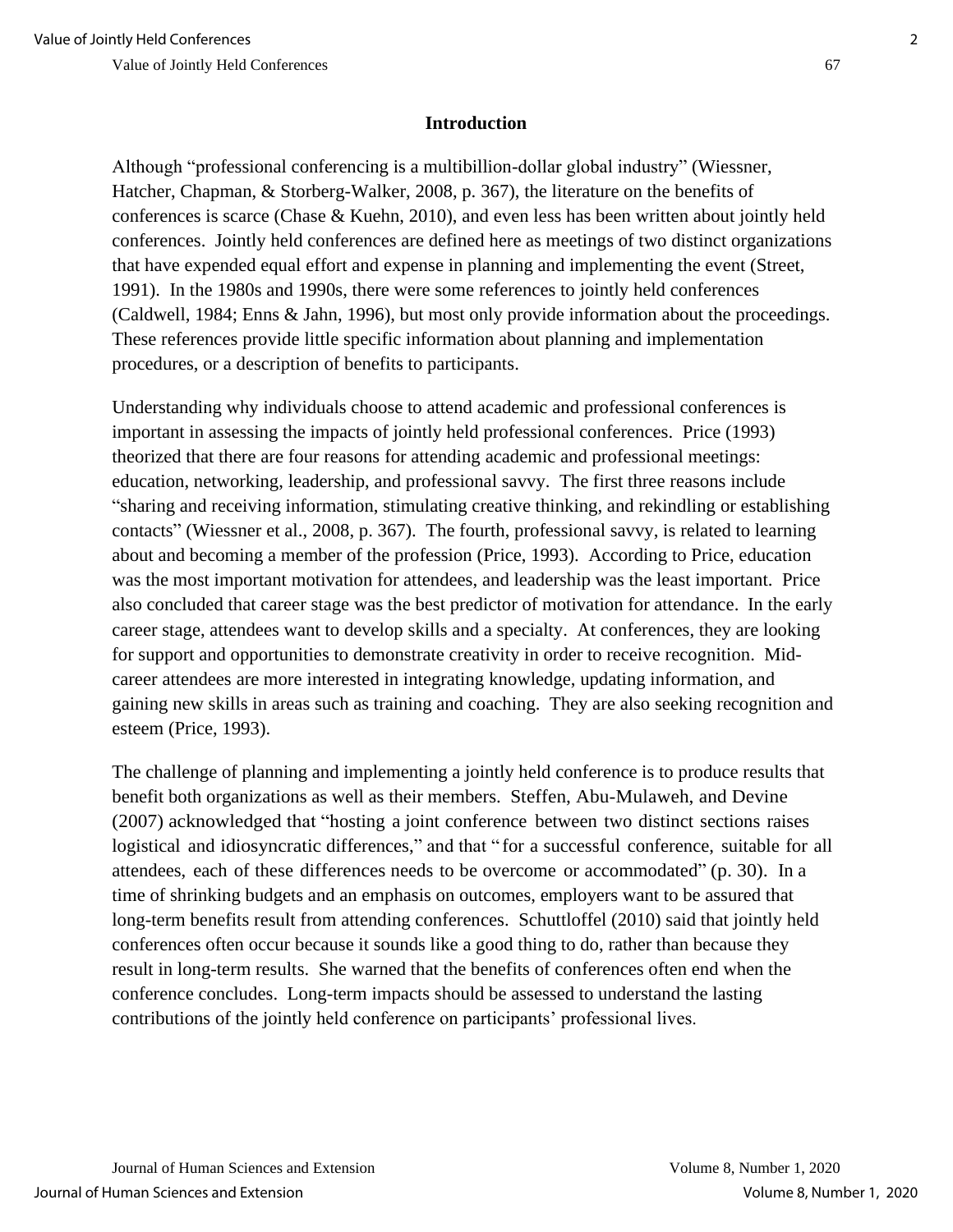## **Case Study: Jointly Held Conference of Two Extension Service Associations**

This study drew data from the evaluation of the Association of Natural Resource Extension Professionals (ANREP) and National Association of Community Development Extension Professionals (NACDEP) joint conference, "Building a Path to Resiliency: Uniting Natural Resources and Community Development," held in Burlington, VT, from June 26 to June 29, 2016. This conference served as a case study to assess the benefits of a jointly held conference as they relate to the mission of the Cooperative Extension System, which is to "advance agriculture, the environment, human health and well-being, and communities" (Agriculture Extension Act of 1914). A jointly held conference between two Extension organizations focusing on natural resources and community development moves the Extension mission towards its explicit goal of improving the well-being of individuals and their communities.

## **Conference Organizational Components**

The United States Department of Agriculture (USDA) Cooperative Extension System (CES) organizes around four program areas: agriculture and natural resources, 4-H and youth development, family and consumer sciences, and community development. Two of these areas were represented at the jointly held conference described in this paper: natural resources and community development. The two associations that held this conference were

- *The Association of Natural Resource Extension Professionals: ANREP is a national* association for CES professionals working in environmental education, fisheries, forestry, wood sciences, range, recreation, waste management, water, wildlife, energy, and related disciplines. The association's objectives include (a) facilitating information sharing; (b) promoting educational and training efforts among governmental agencies, private natural resources groups, related industries, and other natural resource professionals; (c) developing, sponsoring, and promoting educational and training programs and activities that advance the practice of natural resource management; and (d) strengthening communication with Extension administration at county, state, and federal levels. ANREP, founded in 1996, has about 400 members.
- *The National Association of Community Development Extension Professionals*: NACDEP, founded in 2003, is dedicated to improving the visibility, coordination, professional status, and resource base of community and economic development Extension programs and professionals. Its purpose is to bring together community and economic development Extension professionals to (a) facilitate information sharing; (b) promote cooperation between states, regions, governmental agencies, private community development groups, related organizations, and professionals; (c) advance sound community development practices; (d) provide support and promote activities and programs at the national level; (e) advance the professional status of Extension community and economic development professionals; (f) strengthen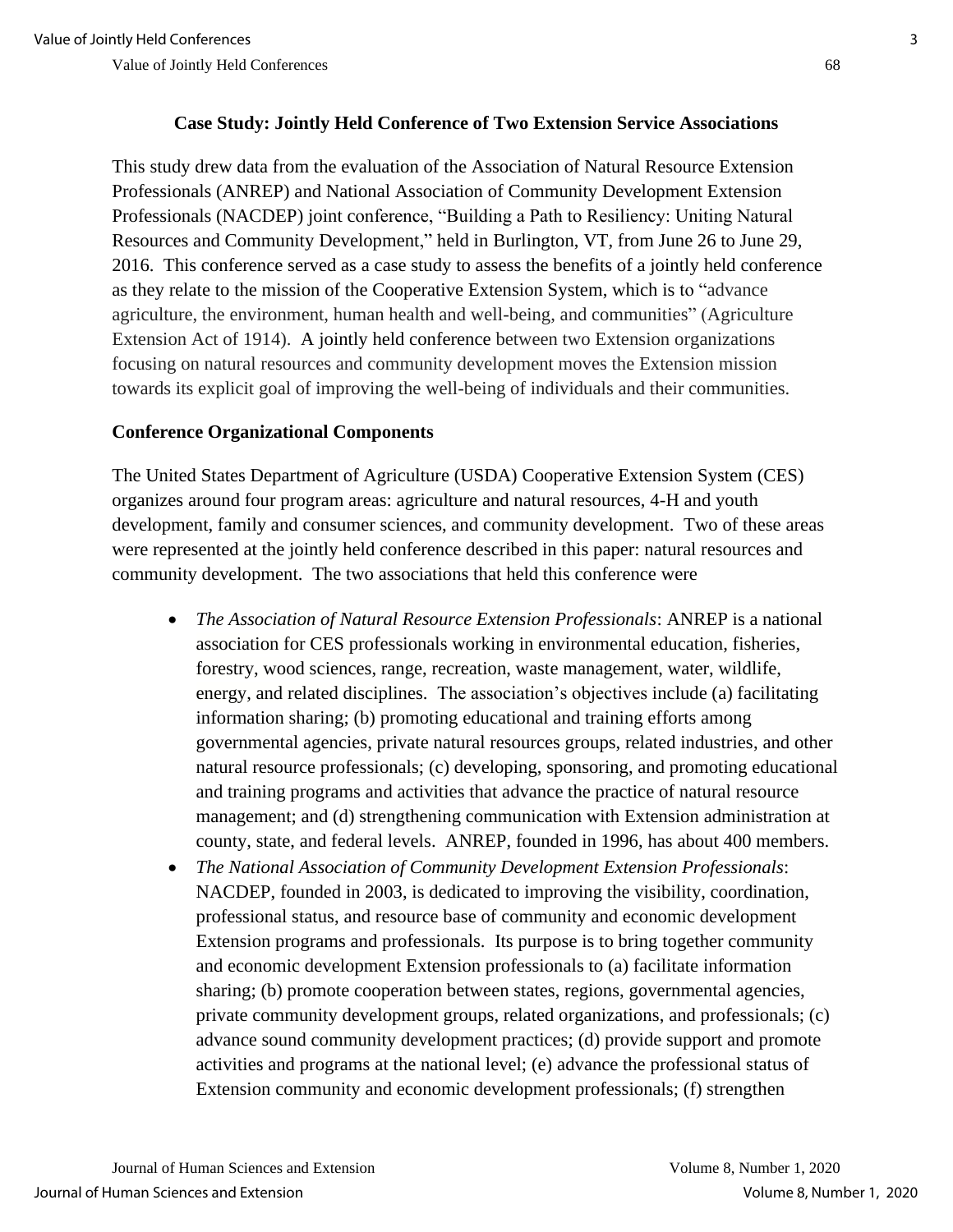communication with Extension administrative entities; (g) expanded applied social science research; and (h) promote community and economic development within the land-grant system. NACDEP has approximately 260 members.

## **Conference Design and Content**

The conference was planned and implemented by two committees: the Steering Committee and the Planning Committee. The Steering Committee comprised representatives from both associations, including presidents, presidents-elect, past-presidents, treasurers, host state delegates, and association management staff. The Planning Committee comprised volunteers from the host state, as well as from both associations. The conference contained the following components: an opening reception, concurrent sessions, regional meetings, general sessions, poster sessions, business meetings, award ceremonies, mobile workshops at community and economic development sites near Burlington, VT, and pre- and post-conference workshops.

## **Framework for Discussing the Benefits of Jointly Held Conferences**

The authors employ the Community Capitals Framework (CCF) to structure the discussion of jointly held conference benefits and use it as a conceptual framework to organize evaluation results. The CCF includes seven types of social capital: built, financial, political, natural, cultural, social, and human (Flora & Flora, 2013). An examination of evaluation results using the CCF can help to focus future conference planning, leverage political and financial capital, and identify strengths and opportunities of each organization separately and together. This framework provides a lens to examine the resources and relationships within a community and their contribution to healthy ecosystems, vital economies, and social well-being. An in-depth theoretical discussion, along with the advantages and disadvantages of applying CCF to the community development context, can be found in, for example, Baron, Field, and Schuller (2000); Pigg, Gasteyer, Martin, Keating, and Apaliya (2013); and Theodori, Luloff, Brennan, and Bridger (2016).

The authors began with an assumption that a jointly held conference is an investment into several capitals that strengthen individual professionals and their organizations. They choose the CCF because it is well suited to examine groups linked by common professional or academic interests (Emery, Fey, & Flora, 2006). Used as an organizing strategy, the CCF supports several measures of the benefits of jointly held conferences, particularly collaboration among academics. These include, for example, sharing resources, dividing labor, alleviating academic isolation, maintaining motivation for scholarship, and creating energy through interpersonal relationships (Hord, 1986). An additional measurable benefit is collaborative knowledge construction. For example, in 2005, researchers from North Carolina State University collaborated with the Academy of Human Resource Development International Research Conference to pilot a process where knowledge construction and learning became focal points of the conference (Wiessner et al., 2008).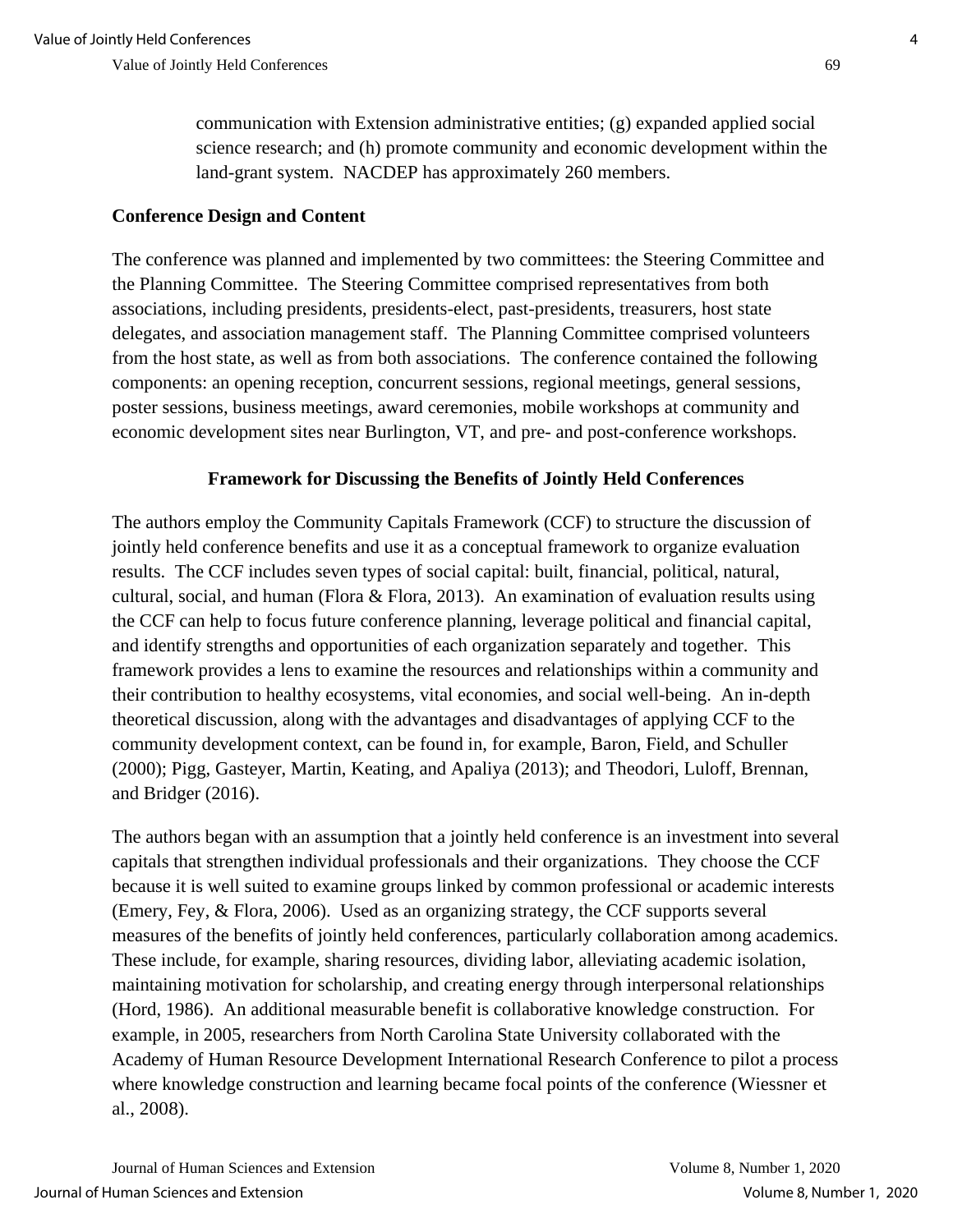For this paper, the authors focus on three capitals: (a) *human capitals* which include the skills and abilities of people to access resources and knowledge and to lead others; (b) *social capitals* which are the connections among people and organizations; and (c) *cultural capitals* which relate to the way people know and act within their organizations or conferences. Since the CCF was not used in the construction of the questionnaire, not all of the capitals were given equal weight among the questions that were asked. For example, *financial capitals*, which are the available financial resources that can be invested in the organizations or conferences (modified from Emery et al., 2006), were identified by National Institute of Food and Agriculture (NIFA) liaisons but were not included as benefits in the participant evaluation tools. As the authors analyzed the qualitative information gathered from planners and NIFA liaisons, they realized the value of this framework in interpreting the results, and if the questionnaire were used again, it would include questions related to *financial capitals*.

#### **Purpose and Objectives of the Study**

The purpose of this study is to examine the benefits and challenges of a jointly held academic conference for participants, association leaders, and organizational liaisons.

Specific study objectives included (a) assess satisfaction and usefulness, (b) describe change in knowledge and awareness of conference-related topics and issues, (c) examine behavioral change in terms of professional activities, (d) assess factors that influenced decisions to attend, and (e) document observations of planners and liaisons related to program implementation and usefulness to related organizations. Several questions guided the analysis:

- 1) What are the benefits, if any, of jointly held professional conferences?
- 2) Are there drawbacks, and if so, what are they?
- 3) Given limited time and funding, do associated organizations support jointly held professional conferences as a way of encouraging pollination of ideas and communication across organizations?

#### **Methodology**

#### **Data Collection Procedures**

The evaluation design included an online post-conference survey sent immediately following the close of the conference and an online post-conference survey sent six months after the end of the conference. In addition to the surveys sent to all conference participants, an interview-type questionnaire with open-ended questions was sent by email to key individuals from both associations who were involved in planning the conference and to association liaisons at the USDA NIFA.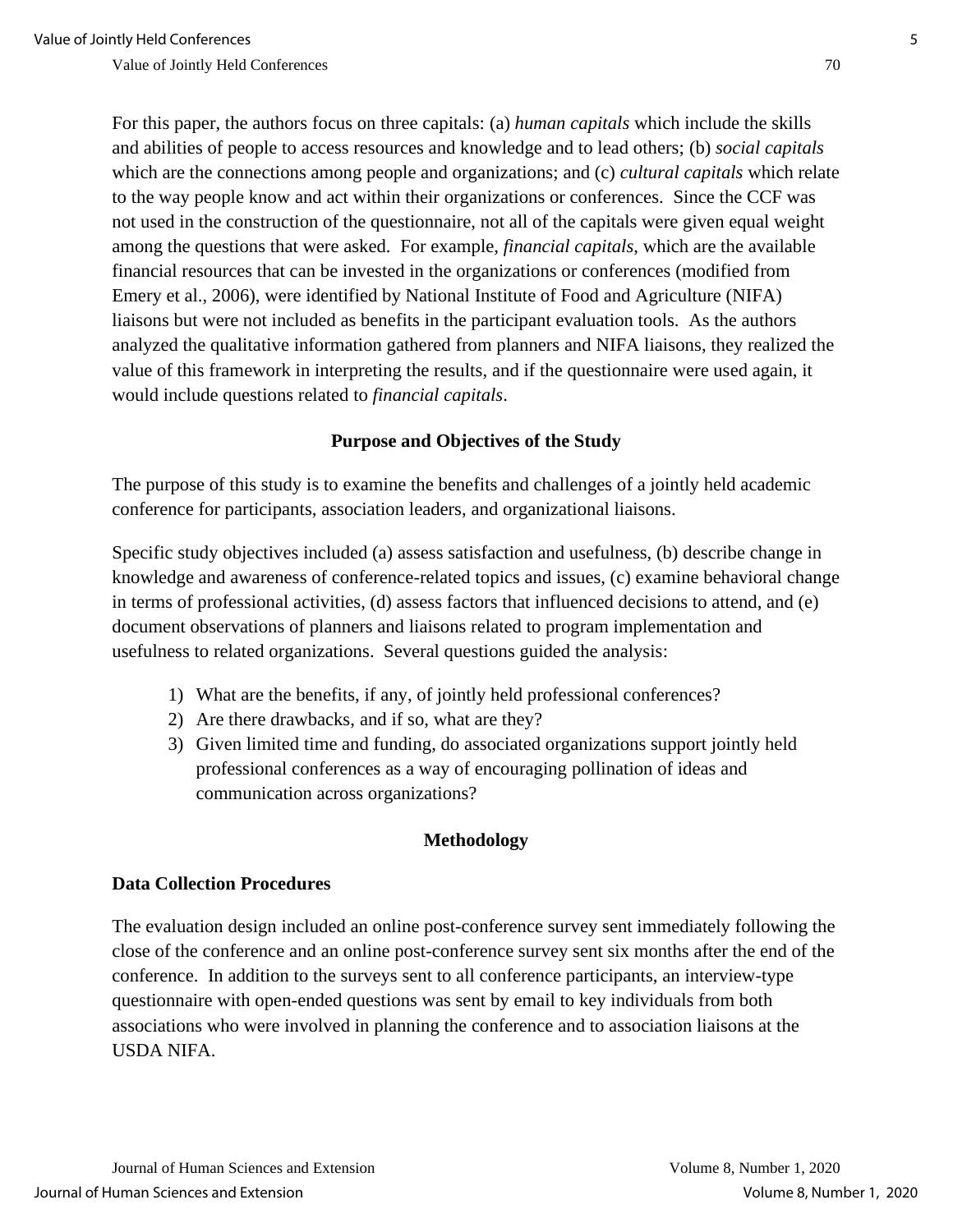A census sample was used for the post-conference and follow-up surveys. All 443 conference participants were asked to complete those online surveys. As much as possible, recommended procedures for internet surveys were followed (Dillman, Smyth, & Christian, 2014; Monroe & Adams, 2012). To maximize response rates, Dillman et al. (2014) recommended personalized, repeated contact. At the conference, participants were asked to look for an email with a link to the evaluation survey. The first email was sent shortly after the conference concluded. Evaluators were unable to personalize contact because the internet survey program used, Survey Builder, did not have that capability. They did, however, contact participants three times over a four-week period. The second and third emails were sent in subsequent weeks, with the subject line and the day of the week and time of day varying with each email. The purpose of this procedure was to get the attention of participants who check their email on different days at different times. All emails included a link to the online survey and contact information in case there were questions or problems with the survey. The same protocol was followed for the sixmonth follow-up survey. No identifying information other than standard demographics was collected or used in the analysis.

The survey of planners and liaisons also took place six months after the conference and addressed the benefits and challenges of the conference to their respective organizations through several open-ended questions. This survey was implemented using one university's Qualtrics system. Planners and liaisons were sent two reminders.

#### **Evaluation Tools**

The authors of this article were members of the conference evaluation team that designed the surveys used in this study. Although many of the questions on the participant post-conference and follow-up surveys were those traditionally used on post-conference questionnaires, several were specifically designed to capture collaborative aspects and other issues related to jointly held conferences that the authors discovered in their review of the literature. Again, CCF designations were not made in the survey design process and were used only in analyzing the qualitative results. The surveys were not validated before use, but as will be explained later in this paper, question groupings indicated internal consistency based on the responses in this study.

On both participant surveys (immediately after the conference and six months later), questions were designed to capture satisfaction with the conference itself on a 4-point Likert-type scale (*not satisfied* to *very satisfied*). Questions addressed whether components of the program were useful, how important certain factors were in influencing attendance at the conference, satisfaction with the registration process and the accommodations, and how respondents rated the conference overall. The five items in this scale had a Cronbach's alpha of 0.704, indicating internal consistency, which means that the questions taken together measure conference satisfaction. Participants were also asked about the benefits and barriers to attending a jointly held conference. The first set of questions asked how attending the 2016 ANREP/NACDEP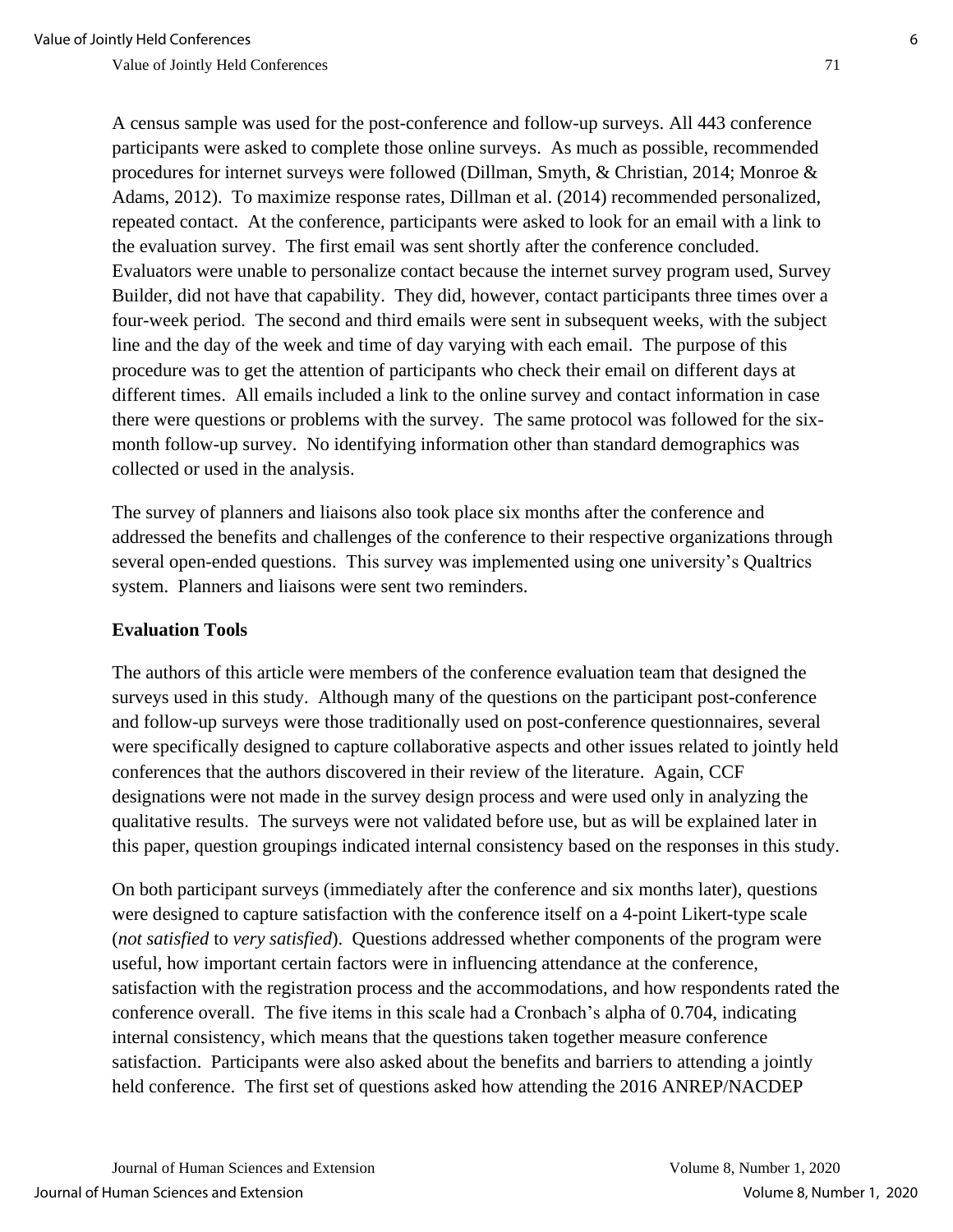joint conference benefited them. The response statements were (a) increased my understanding of issues relevant to my work; (b) increased my contacts for future collaborations; (c) gave me a new understanding of the mission/function of an Extension association other than my own; (d) increased my awareness of programs related to my work; (e) provided ideas on how to access resources related to my work; (f) met my professional development needs; and (g) will help me do a better job of meeting the needs of my students, audiences, or clients. Respondents indicated their degree of agreement or disagreement on a four-point scale (1 = *strongly disagree* to 4 = *strongly agree*). This scale had a Cronbach's alpha of .89, indicating internal consistency.

Another question asked how likely participants were to carry out a variety of actions in the next 12 months based on what they learned at this conference. Actions offered were (a) develop or restructure programs, products, or services for my students, audiences, or clients; (b) develop or revamp the evaluation strategy for my program, service, or product; (c) begin to plan a collaborative project with someone I connected with at the conference; (d) develop a grant proposal with other conference attendees; (e) join an association committee or workgroup; (f) run for an office or position within one of the associations; and (g) plan to attend the academic meeting of another Extension association. The response choices were 3 = *very likely*, 2 = *maybe,*  1 = *unlikely*, and 0 = *does not apply*. *Does not apply* responses were dropped from the analysis. This scale had a Cronbach's alpha of .675, indicating slightly less internal consistency, meaning that some people may favor certain factors over others.

Respondents were asked about factors that influenced their decision to register for the conference, with options of (a) conference location; (b) conference cost; (c) conference theme; (d) opportunity to give a presentation, poster, or workshop; (e) opportunity to network and have fellowship with Extension association peers; and (f) opportunity to learn from members of another Extension association. Response choices were 1 = *not important,* 2 = *slightly important,*   $3 = *important*, and  $4 = *very important*$ . This scale had a Cronbach's alpha of .572, again$ showing less internal consistency. Respondents were also asked to write what they thought was the most important benefit of having a jointly held Extension association conference.

On the six-month follow-up survey, participants were asked whether information, resources, and contacts from the ANREP/NACDEP conference helped them accomplish any of the items listed on the initial survey except "attended the professional meeting of another Extension association." This item was eliminated because not enough time had elapsed for this to have occurred. The response categories on the post-survey were  $1 = no$  and do not intend to do so;  $2 = no$ , but intend *to*; 3 = *partially accomplished*; and 4 = a*ccomplished*. Open-ended questions included (a) Did attending the conference contribute to your productivity in other ways? Please explain; (b) Please describe at least one specific accomplishment that you can attribute to your attendance at the joint 2016 ANREP/NACDEP conference; and (c) Please provide any additional comments or suggestions that you would like to share with the leaders of either association or with the planners of future conferences.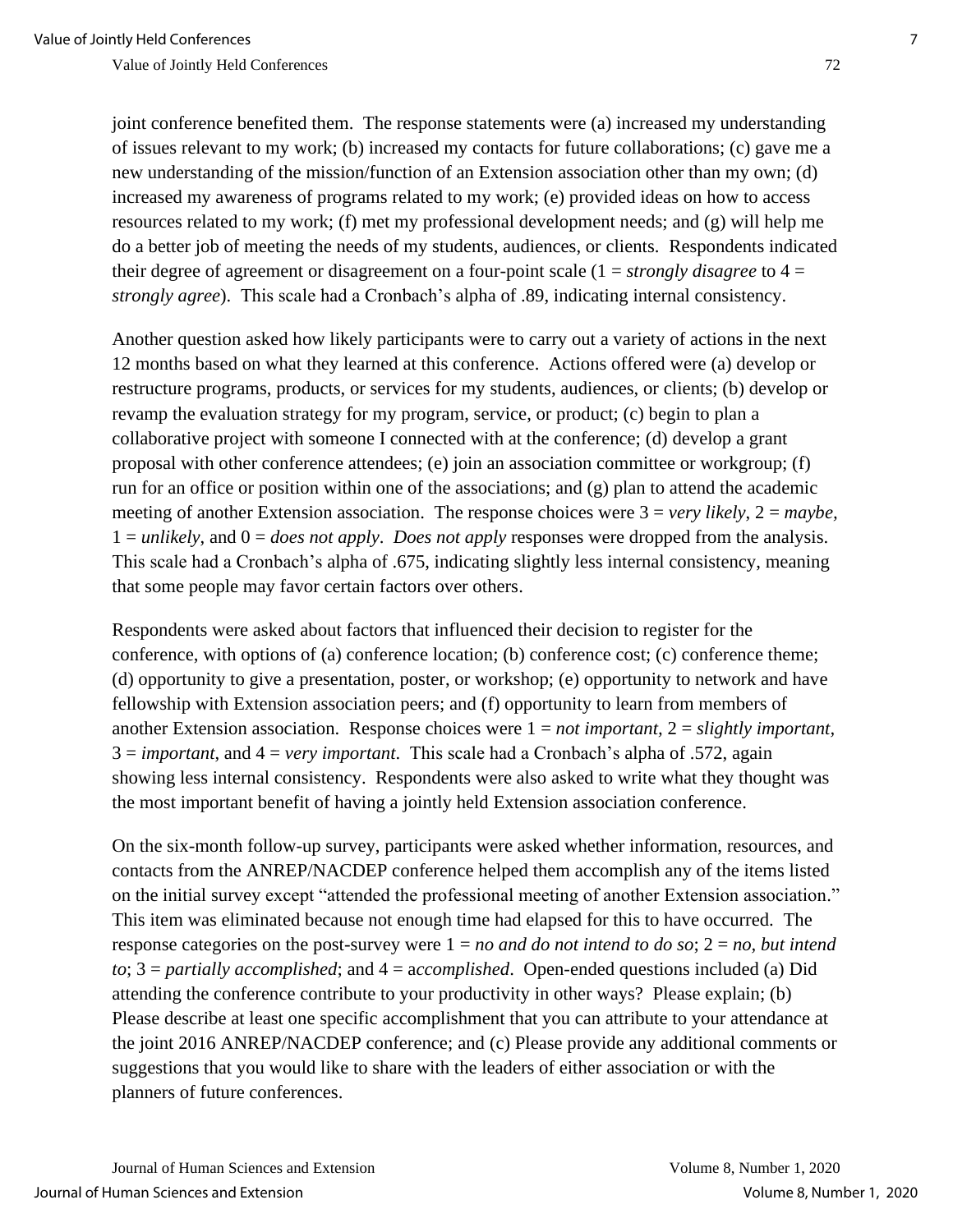Open-ended questions on the conference planners' survey included (a) If you were involved in the initial decision to conduct a joint conference with ANREP and NACDEP, what were the things mentioned in support of a joint conference? (b) What were the things mentioned in opposition to a joint conference? (c) What were some of the challenges you and others faced in planning this joint conference? (d) What were the differences in planning this conference and planning other conferences in which you have been involved? (e) What advice would you give to others planning joint conferences like this one? (f) In what ways do you think participants benefited from the joint conference? Are there any other groups you would like to plan a joint conference with in the future? (g) If so, what are they and why, and (h) If not, why not?

#### **Survey Responses**

Of the 443 conference attendees, there were 253 responses to the first survey, a 57% return rate. There were 64 responses to the follow-up survey, a 14.5% return rate (based on the total number of attendees). Tables 1–3 provide participant demographics. The demographic percentages from the initial and follow-up surveys remained fairly consistent. A slightly higher percentage of participants belonged to NACDEP than ANREP, but representation was closely divided between the two organizations. Less than 7% of respondents did not belong to either organization. The largest group of participants were between the ages of 50 and 69; however, participants ages 35 to 40 were well represented. The majority worked for a university Extension service, which was expected since ANREP and NACDEP are Extension professional associations developed for specific subject-matter areas.

| <b>Membership</b> | <b>Conference</b><br><b>Attendees</b> | $\frac{6}{9}$<br><b>Attendees</b> | # Initial<br><b>Survey</b> | % Initial<br><b>Survey</b> | $#$ Follow-up<br><b>Survey</b> | % Follow-up<br><b>Survey</b> |
|-------------------|---------------------------------------|-----------------------------------|----------------------------|----------------------------|--------------------------------|------------------------------|
| <b>ANREP</b> only | 174                                   | 39.4                              | 107                        | 42.3                       | 25                             | 39.0                         |
| NACDEP only       | 211                                   | 47.7                              | 119                        | 47.0                       | 32                             | 50.0                         |
| Both assoc.       | 13                                    | 2.9                               | 10                         | 4.0                        | 3                              | 4.7                          |
| Neither assoc.    | 44                                    | 10.0                              | 17                         | 6.7                        | $\overline{4}$                 | 6.3                          |
| Total             | 442                                   | 100.0                             | 253                        | 100.0                      | 64                             | 100.0                        |

#### *Table 2. Age of Respondents*

| Age              | # Initial Survey % Initial Survey |       | # Follow-up<br><b>Survey</b> | % Follow-up<br><b>Survey</b> |
|------------------|-----------------------------------|-------|------------------------------|------------------------------|
| Under 35         | 37                                | 14.6  | 9                            | 13.2                         |
| $35 - 49$        | 91                                | 36.0  | 26                           | 38.2                         |
| $50 - 69$        | 118                               | 46.6  | 32                           | 47.1                         |
| Total responding | 246                               | 97.2  | 67                           | 98.5                         |
| No response      | 7                                 | 2.8   |                              | 1.5                          |
| Total            | 253                               | 100.0 | 68                           | 100.0                        |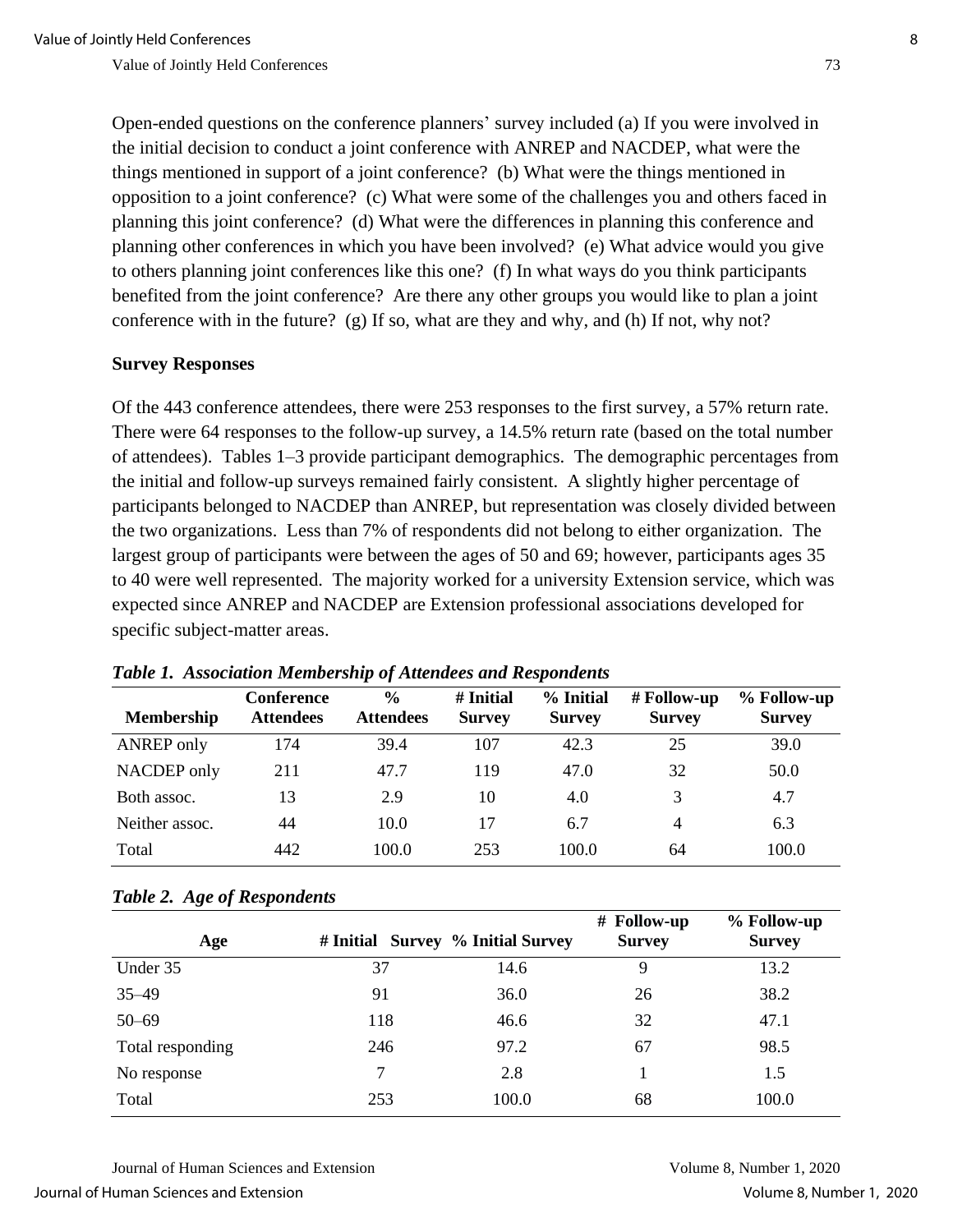| <b>Work Affiliation</b>  | # Initial<br><b>Survey</b> | % Initial<br><b>Survey</b> | # Follow-up<br><b>Survey</b> | % Follow-up<br><b>Survey</b> |
|--------------------------|----------------------------|----------------------------|------------------------------|------------------------------|
| University Extension     | 225                        | 88.9                       | 65                           | 95.6                         |
| University Non-Extension | 10                         | 4.0                        |                              | 1.5                          |
| County agency            | 5                          | 2.0                        | 0                            | $\Omega$                     |
| Federal agency           | 2                          | .8                         |                              | 1.5                          |
| Nonprofit agency         |                            | .4                         | 0                            | $\Omega$                     |
| Private organization     |                            | .4                         | 0                            | 0                            |
| Student                  | 3                          | 1.2                        | 0                            | 0                            |
| Total responding         | 247                        | 97.7                       | 67                           | 98.6                         |
| No response              | 6                          | 2.3                        |                              | 1.4                          |
| Total                    | 253                        | 100.0                      | 68                           | 100.0                        |

#### *Table 3. Work Affiliation of Respondents*

#### **Data Analysis**

Survey data were exported from the online survey software to Excel and imported into an SPSS database for analysis. Descriptive analyses were performed and are described in the results section. Responses to open-ended questions were analyzed using content analysis, which associates participant responses from the two professional association groups to predefined themes based on the community capitals in the CCF (Ezzy, 2002). Sometimes the responses included more than one thought or answer, and if that was the case, they were divided into multiple responses. This allowed researchers to pull apart answers into smaller statements and reassemble them in new ways (Krueger & Casey, 2000; Strauss & Corbin 1990). To ensure clear understanding and uniform interpretation, each row of an Excel spreadsheet contained a response, and each column contained a capital and a definition of the capital. To guard against personal biases that might influence findings, all four researchers independently coded all 156 comments with one or more community capitals that they thought described the comment best. After each researcher did their independent assessment, one point was assigned to the capital every time it was chosen, and the total points were summed.

#### **Evaluation Results**

#### **Factors That Influenced Participants' Decisions to Attend the Jointly Held Conference**

Four factors stood out as influencing attendees' decision to attend and are listed in order of importance: (a) opportunity to network and have fellowship with Extension association peers; (b) opportunity to give a presentation, poster, or workshop; (c) opportunity to learn from members of another Extension association; and (d) location. Opportunity to network and have fellowship with Extension association peers ranked the highest for all participants, ANREP participants, and NACDEP participants (Table 4).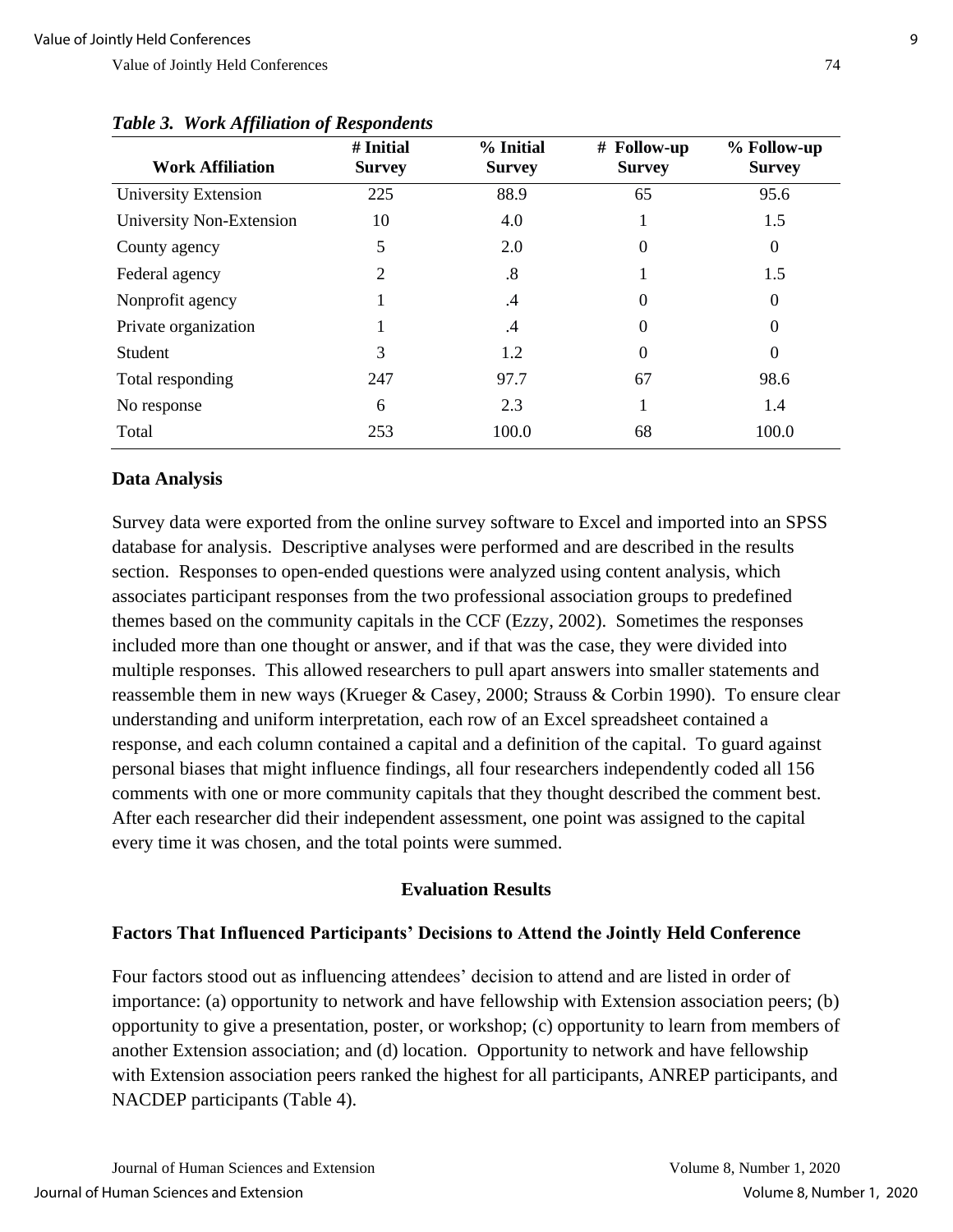| <b>Decision Factors</b>                                                        | $M-$ all<br>participants | $M -$<br><b>ANREP</b> | $M -$<br><b>NACDEP</b> |
|--------------------------------------------------------------------------------|--------------------------|-----------------------|------------------------|
| Opportunity to network and have fellowship with<br>Extension association peers | 3.5640                   | 3.5535                | 3.5811                 |
| Opportunity to give a presentation, poster, or workshop                        | 3.0850                   | 3.0318                | 3.1081                 |
| Opportunity to learn from members of another<br><b>Extension</b> association   | 2.9197                   | 2.8038                | 3.0946                 |
| Location                                                                       | 2.8452                   | 2.7750                | 2.9467                 |
| Conference cost                                                                | 2.7183                   | 2.7438                | 2.7067                 |
| Conference theme ( <i>building resiliency</i> )                                | 2.2008                   | 2.2063                | 2.1667                 |

Response scale: 1 = *not important;* 2 = *slightly important;* 3 = *important*; 4 = *very important*.

#### **Immediate Benefits to Participants Attending the Jointly Held Conference**

On the initial survey, respondents rated the benefits that a person gained or might gain in the future from a jointly held conference. Although the means were all over 3.00 on a 4-point scale, the top three benefits for all respondents together – as well as for respondents divided by association group – were (a) increased contacts for future collaborations, (b) increased awareness of programs related to one's work, and (c) increased understanding of issues relevant to one's work. The means for NACDEP were consistently higher than for ANREP and also for all participants taken together (Table 5).

*Table 5. Immediate Benefits of Attending the Conference*

| <b>Benefit</b>                                                                                          | Capital  | $M-$ all<br>participants | $M -$<br><b>ANREP</b> | $M -$<br><b>NACDEP</b> |
|---------------------------------------------------------------------------------------------------------|----------|--------------------------|-----------------------|------------------------|
| Increased my contacts for future<br>collaborations                                                      | Social   | 3.5000                   | 3.4310                | 3.5878                 |
| Increased my awareness of programs related to<br>my work                                                | Human    | 3.4677                   | 3.4310                | 3.5077                 |
| Increased my understanding of issues relevant<br>to my work                                             | Human    | 3.4080                   | 3.3898                | 3.4427                 |
| Provided ideas on how to access resources<br>related to my work                                         | Human    | 3.3198                   | 3.3448                | 3.3256                 |
| Will help me do a better job of meeting the<br>needs of my students, audiences, or clients              | Human    | 3.2903                   | 3.2759                | 3.3130                 |
| Met my professional development needs                                                                   | Human    | 3.2686                   | 3.2719                | 3.2992                 |
| Gave me a new understanding of the<br>mission/function of an Extension association<br>other than my own | Cultural | 3.0504                   | 3.0090                | 3.1040                 |

Response scale: 1 = *not important;* 2 = *slightly important;* 3 = *important*; 4 = *very important*.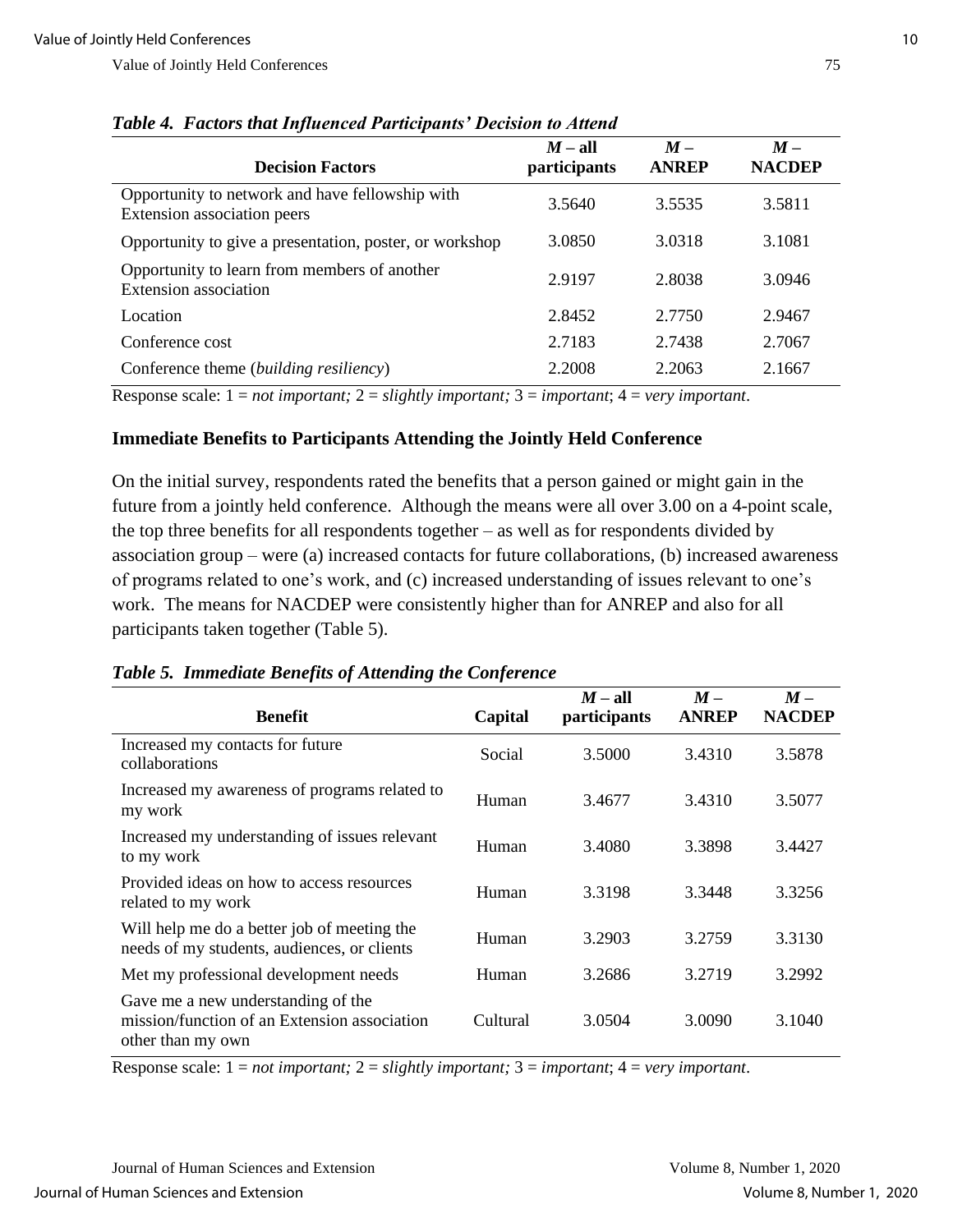The content analysis of the qualitative data illustrates the same three benefits: increased awareness of programs related to one's work (*human capital*), increased contacts for future collaborations (*social capital*), and becoming a part of a larger team (*cultural capital*).

Participants most frequently cited *human capital* and *social capital*, with *cultural capital* third (Table 6). *Natural* and *financial* capitals were also noted but will not be included in the discussion portion of this paper because the number of comments in these categories was so small.

|                                                          | <b>Total</b>     |                                                                                                                                                                                                                                    |
|----------------------------------------------------------|------------------|------------------------------------------------------------------------------------------------------------------------------------------------------------------------------------------------------------------------------------|
| <b>Community</b>                                         | <b>Number of</b> |                                                                                                                                                                                                                                    |
| Capital                                                  | <b>Points</b>    | <b>Examples of Comments</b>                                                                                                                                                                                                        |
| $Human - skills$ and<br>abilities to access<br>resources | 336              | I heard several presentations that I intend to follow up on to<br>learn more. The topics will help me build skills and (hopefully)<br>lead to better work.                                                                         |
|                                                          |                  | Saw examples of online courses being run by other ANREP<br>members. Learned interesting new information on a wide array<br>of topics.                                                                                              |
| $Social -$<br>connections<br>between people              | 282              | This conference (ANREP) always helps me to "recharge my<br>batteries" with kindred spirits interested in Extension<br>scholarship. An added benefit was meeting with NACDEP. Met<br>people from my university I hadn't met before! |
| $Cultural - how$<br>people act within<br>the community   | 129              | I am a new employee of Extension, so I was able to learn more<br>about the greater team I have become a part of.                                                                                                                   |
| Natural –assets in<br>the community                      | 21               | The mobile workshop allowed me to see agritourism in another<br>part of the US. Very interesting and very educational. Would<br>like to use my newly made contacts to bring a group of<br>producers for a visit.                   |
| Financial -assets<br>invested in the<br>community        | 15               | An opportunity to collaborate on a regional Hatch grant                                                                                                                                                                            |

*Table 6. Comments Related to the Benefits of Attending the Conference* 

## **Long-Term Benefits for Participants**

Long-term benefits of conference attendance are evidenced by participants' conference-related actions after returning home. To examine long-term benefits, responses on the initial and followup surveys were compared. In the initial survey, respondents were asked to respond to a series of prompts about their intent to use what they had learned or experienced at the conference. As seen in Table 7, participants most often selected *maybe* or *very likely* for the options "begin plans for a collaborative project with someone I connected with at the conference" (79.5%) and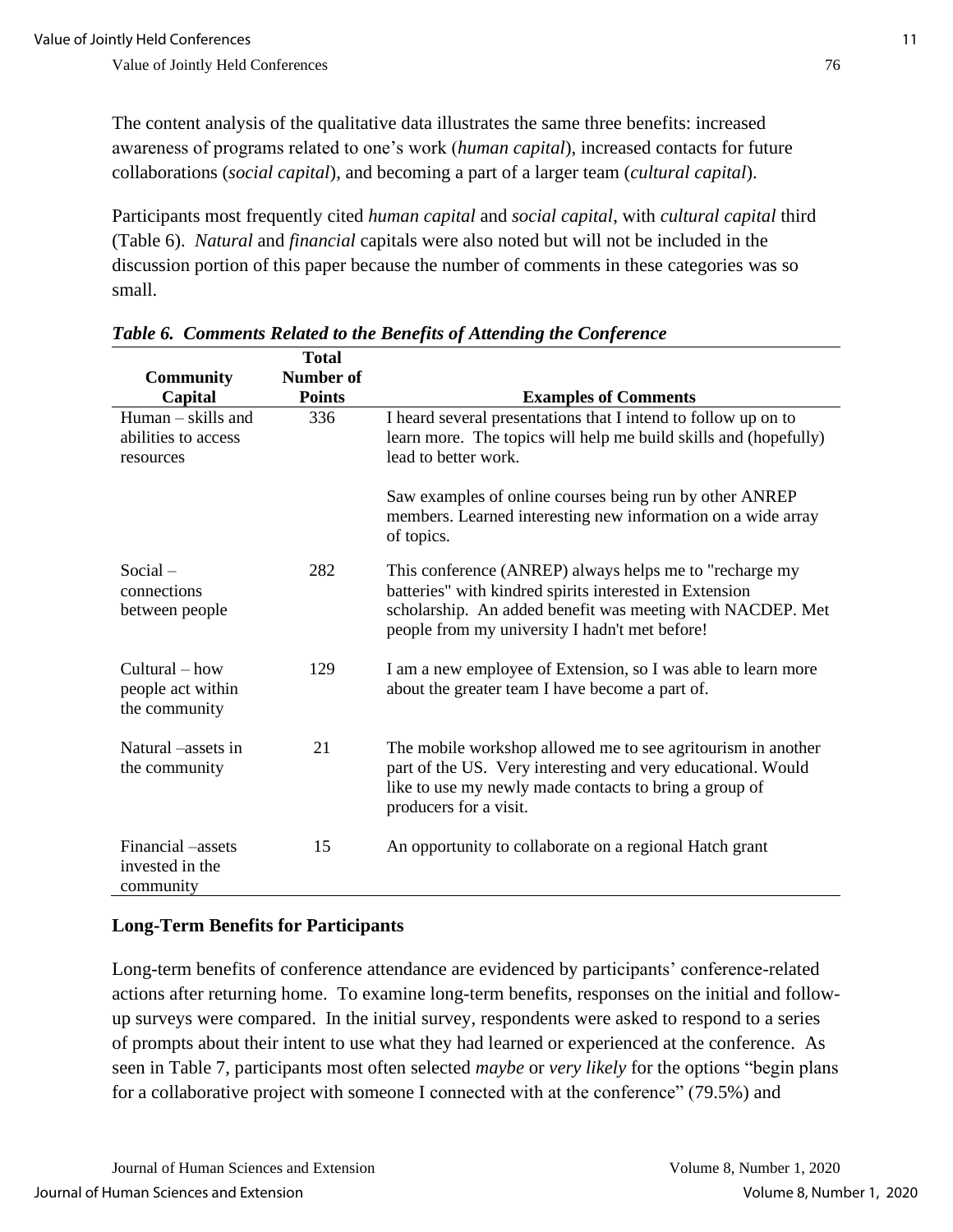"develop or restructure programs, products, or services" (84.0%). The majority selected *unlikely* for "run for an office or position within one of the associations" (76.4%) and "plan to attend the professional meeting of another Extension association" (59.6%). Participants were also able to choose "does not apply," and these responses were eliminated when calculating the total percentages listed in Table 7.

| <b>Intentions</b>                                                                                      | Capital  | #/9/6<br><b>Unlikely</b> | $\frac{4}{9}$<br><b>Maybe</b> | $\frac{\text{#}}{\text{%}}$ Very<br><b>Likely</b> | #/% Total |
|--------------------------------------------------------------------------------------------------------|----------|--------------------------|-------------------------------|---------------------------------------------------|-----------|
| Develop or restructure<br>programs, products, or services<br>for my students, audiences, or<br>clients | Human    | 37/16.1                  | 108/47.0                      | 85/37.0                                           | 230/100.0 |
| Begin plans for a collaborative<br>project with someone I<br>connected with at the conference          | Social   | 48/20.5                  | 99/42.3                       | 87/37.2                                           | 234/100.0 |
| Develop or revamp the<br>evaluation strategy for my<br>program, service, or product                    | Human    | 65/28.5                  | 120/52.6                      | 43/18.9                                           | 228/100.0 |
| Join an association committee or<br>workgroup                                                          | Cultural | 128/55.4                 | 63/27.3                       | 40/17.3                                           | 231/100.0 |
| Plan to attend the professional<br>meeting of another Extension<br>association                         | Cultural | 140/59.6                 | 64/27.2                       | 31/13.2                                           | 235/100.0 |
| Develop a grant proposal with<br>other conference attendees                                            | Social   | 119/51.6                 | 90/39.0                       | 22/9.5                                            | 231/100.0 |
| Run for an office or position<br>within one of the associations                                        | Cultural | 172/76.4                 | 44/19.6                       | 9/4.0                                             | 225/100.0 |

#### *Table 7. Intention to Take Action after the Conference*

On the six-month follow-up survey, participants were asked if they had accomplished any of the actions listed on the post-conference survey. As seen in Table 8, the most frequently cited fully accomplished action within the first six months was to *join an association committee or workgroup* (25.8%), however, if you combine partially accomplished with accomplished actions, *developing or restructuring programs, products, or services* is at the top of the list of accomplishments. This is consistent with the list of intended actions in Table 7. It is also noteworthy, that the combined percentage of *partially accomplished* and *accomplished* responses for attendees who said that they *began plans for a collaborative project with someone I connected with at the conference* (47.0%) put it second on the list of actions, which coincides with the high combined *maybe* and *very likely* ranking for that action in Table 7. It is also an indication that collaborative activity may be an important benefit of jointly held conferences. Although developing or revamping an evaluation strategy came in third in Table 7, it ended up last in Table 8. The reason for this discrepancy may be the short period of time between the post-conference survey and the follow-up survey.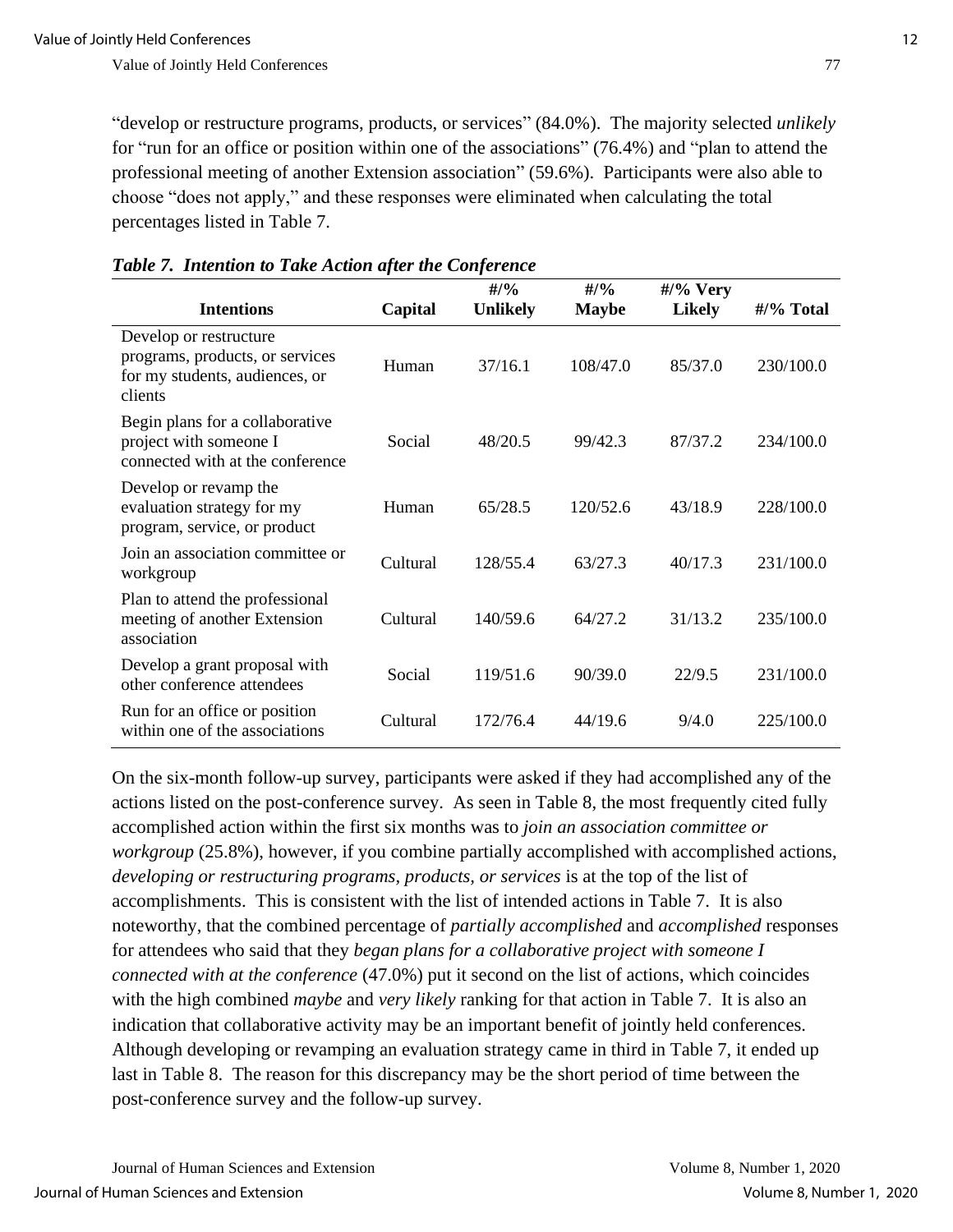| гчипост егоспиде ој 1 иниерант тиа пинет 1 иншну от 1 ину Ассотризнеа те Асион                                  |          |                               |                                        |                                                        |                                    |                               |
|-----------------------------------------------------------------------------------------------------------------|----------|-------------------------------|----------------------------------------|--------------------------------------------------------|------------------------------------|-------------------------------|
| <b>Accomplishments</b>                                                                                          | Capitals | #/9/6<br>No, do<br>not intend | $\frac{H}{96}$<br>No, but do<br>intend | $\frac{4}{9}$<br><b>Partially</b><br>accomp-<br>lished | $\frac{4}{9}$<br>Accomp-<br>lished | $\frac{4}{9}$<br><b>Total</b> |
| Developed or<br>restructured<br>programs, products,<br>or services for my<br>students, audiences,<br>or clients | Human    | 15/22.4                       | 13/19.4                                | 28/41.8                                                | 11/16.4                            | 67/100.0                      |
| Began plans for a<br>collaborative project<br>with someone I<br>connected with at<br>the conference             | Social   | 20/29.4                       | 16/23.5                                | 19/27.9                                                | 13/19.1                            | 68/100.0                      |
| Developed or<br>revamped the<br>evaluation strategy<br>for my program,<br>service, or product                   | Human    | 27/42.2                       | 14/21.9                                | 21/32.8                                                | 2/3.1                              | 64/100.0                      |
| Joined an<br>association<br>committee or<br>workgroup                                                           | Cultural | 39/59.1                       | 7/10.6                                 | 3/4.5                                                  | 17/25.8                            | 66/100.0                      |
| Ran for an office or<br>position within one<br>of the associations                                              | Cultural | 59/89.4                       | 2/3.0                                  | 0/0.0                                                  | 5/7.6                              | 66/100.0                      |
| Developed a grant<br>proposal with other<br>conference attendees                                                | Social   | 48/73.8                       | 14/21.5                                | 1/1.5                                                  | 2/3.1                              | 65/100.0                      |

*Table 8. Actions Reported on the Six-Month Follow-Up Survey in Order of Highest Number/Percentage of Participants that Either Partially or Fully Accomplished the Action*

## **Benefits of Jointly Held Conferences from the Perspective of Planners**

Ten conference planners were surveyed, and six responded to the online survey (60%). The content of the answers was analyzed by looking for themes based on the capitals in the CCF. When asked about justifications for planning a jointly held conference (anticipated benefits), the planners' responses fell within three rationales: sharing resources (*human capital*), bridging the cultural or academic divide (*cultural capital*), and building professional relationships (*social capital*). When asked what benefits they thought participants gained (perceived benefits), their answers fell within the same categories (Table 9).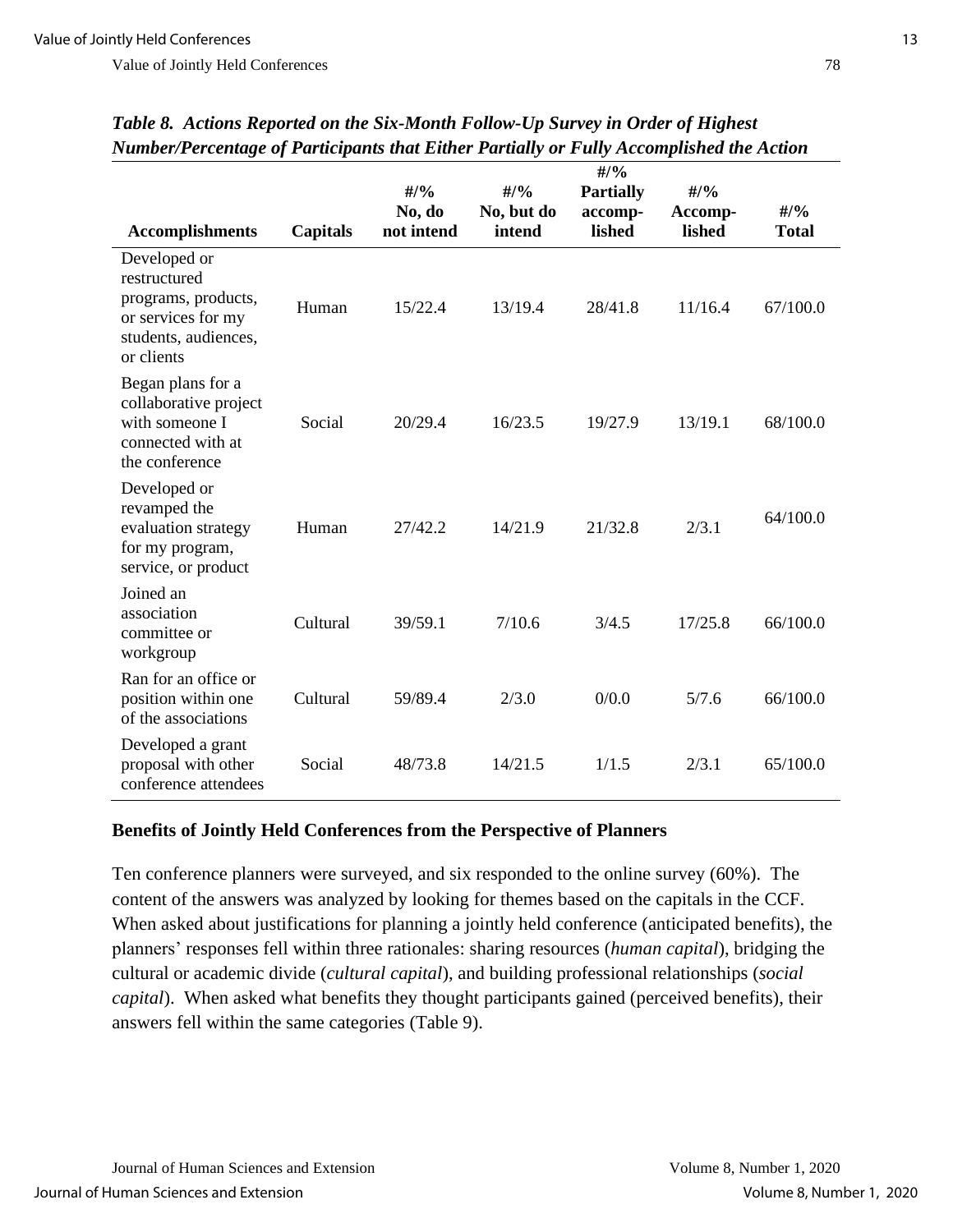|                                                                |           | <b>Examples of Comments</b>                                                                                                                                                                                                                                                                      |                                                                                                                                                                                                                                                                                                                                                                                                                                                                                  |  |  |  |
|----------------------------------------------------------------|-----------|--------------------------------------------------------------------------------------------------------------------------------------------------------------------------------------------------------------------------------------------------------------------------------------------------|----------------------------------------------------------------------------------------------------------------------------------------------------------------------------------------------------------------------------------------------------------------------------------------------------------------------------------------------------------------------------------------------------------------------------------------------------------------------------------|--|--|--|
| <b>Benefits</b>                                                | Capital   | <b>Anticipated Benefits</b>                                                                                                                                                                                                                                                                      | <b>Perceived Benefits</b>                                                                                                                                                                                                                                                                                                                                                                                                                                                        |  |  |  |
| Sharing<br>knowledge and<br>educational<br>resources           | Human     | • A unique learning opportunity<br>different from what we do in<br>our 'regular' biennial<br>conferences.<br>• An opportunity for learning<br>from one another.                                                                                                                                  | • They got to see some things they<br>would not otherwise get to see.<br>• Many benefited from the<br>opportunity to attend sessions a<br>little out of their discipline and<br>gain new perspectives.                                                                                                                                                                                                                                                                           |  |  |  |
| <b>Building</b><br>professional<br>relationships               | Social    | • Opportunities to get to know<br>colleagues in other disciplines.                                                                                                                                                                                                                               | • Opportunities to meet Extension<br>professionals in other disciplines.<br>• The interactions between<br>participants from different<br>associations helped create new<br>connections.<br>• Some, I think, made new<br>connections that they normally<br>would not have.                                                                                                                                                                                                        |  |  |  |
| Alleviating<br>academic<br>isolation                           | Cultural  | • Way to build connections and<br>future opportunities with<br>NACDEP.<br>• Synergy and win/win for<br>members of each organization.<br>• A means to build relationships<br>between the two organizations.<br>• A unique opportunity to our<br>members -- different from<br>typical conferences. | • Chance to stretch their thinking<br>by participating in a presentation<br>in other subject matter areas.<br>• Got to see "how the other folks"<br>do things.<br>• Got to hear presentations from<br>outside their usual focus area.<br>• For people specialized in either<br>discipline, it was a good crossover<br>opportunity.<br>• Got to be with a sister association<br>that works in a similar area.<br>Natural resources and community<br>development have strong ties. |  |  |  |
| Saving the cost<br>of attending<br>more than one<br>conference | Financial | • Savings in travel costs for dual<br>members or people who might<br>like to go to two events.                                                                                                                                                                                                   | • For attendees working in both<br>community development and<br>natural resources, they did not<br>have to choose which conference<br>to attend.                                                                                                                                                                                                                                                                                                                                 |  |  |  |

*Table 9. Benefits Anticipated and Perceived by Conference Planners*

Additional information provided by planners dealt with some of the logistical and social aspects of a jointly held conference. In response to questions about the planning and implementation process, they told evaluators that putting together this joint conference took substantially more effort and time from association officers and committee members. In addition, they said they had to make more effort to communicate with each other and with participants and negotiate with committee members and administrators to make conference-related decisions that would ensure the relevance of the conference to both associations.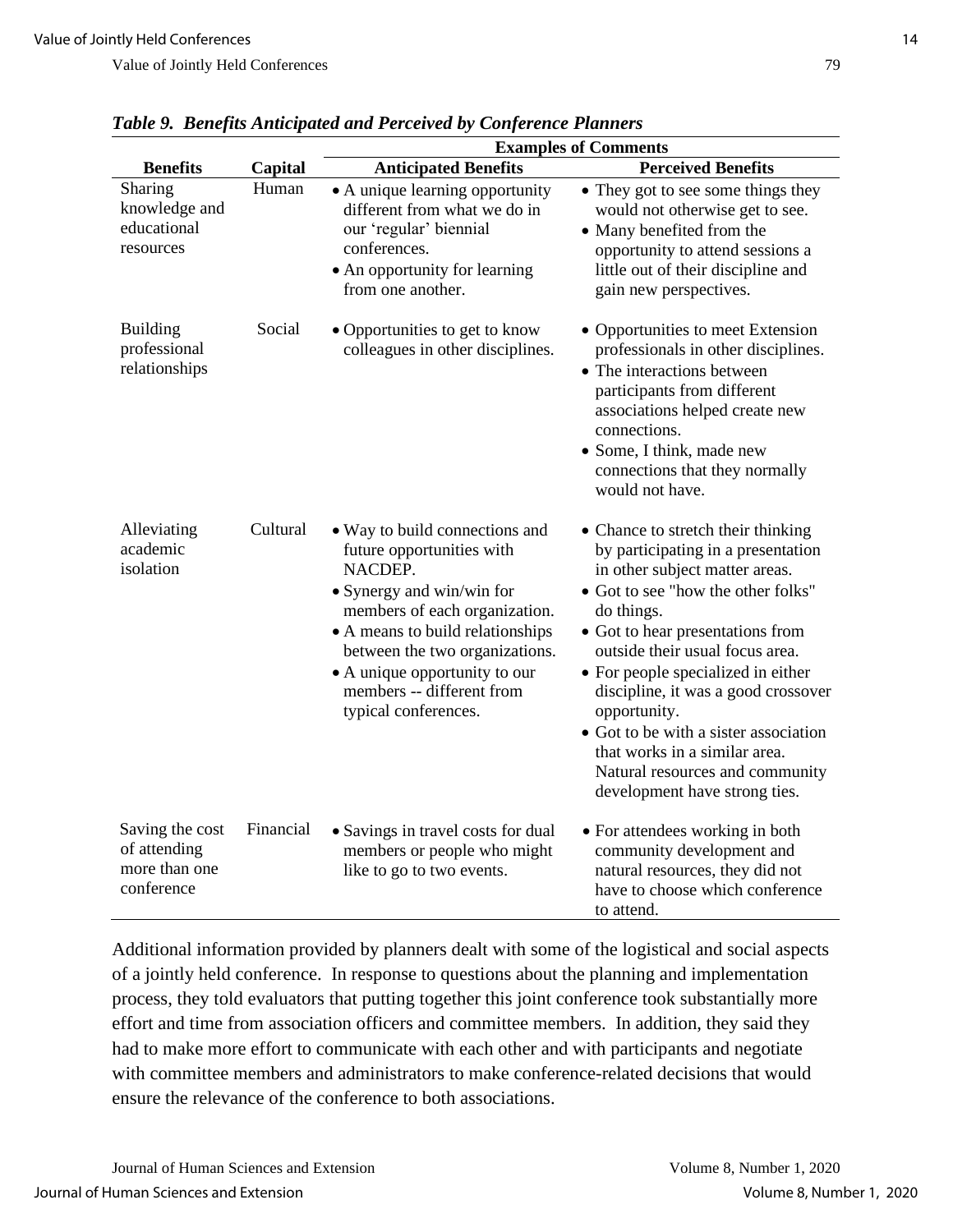Planners said that coordinating between two associations with different cultures and traditions presented unique challenges that might not occur in a single-organization conference. They said that cultural differences could be mitigated by coming to an agreement on specific parts of the conference (e.g., whether the awards ceremonies should be held separately or together), agreeing on the financial arrangements between the two associations early in the process, and jointly working with a conference organizer. They said that many aspects of the process went smoothly because of similarities between their respective associations and conferences. Each association did, however, have some unique traditions (one held an evening karaoke event, whereas the other held a 5k run), so those details needed to be addressed. In the end, those two activities were roughly equally attended by members of both associations; however, neither association adopted the other's special event for their own subsequent conference.

### **Benefits of Jointly Held Conferences from the Perspective of NIFA Liaisons**

Finally, two national program leaders from NIFA, who serve as liaisons to NACDEP and ANREP, and who attended the conference were asked (a) Are NIFA leaders supportive of jointly held conferences? If so, what are they doing to promote this practice? (b) Do you think jointly held conferences foster cooperation among Extension associations and organizations? (3) Do you think jointly held conferences foster integrated, multi-state projects? If so, how? If not, why not? Table 10 summarizes their responses based on the three CCF capitals. The NIFA liaisons saw the potential benefit of a jointly held conference in allowing for networking and learning outside of one's main discipline; however, they also acknowledged time and resource constraints that may prevent adoption and long-term commitment of NIFA from promoting these types of jointly held conferences.

| <b>Question</b>                                                                                    | Capital         | <b>Responses from NIFA Liaisons</b>                                                                                                                                                                                                                                                                                 |
|----------------------------------------------------------------------------------------------------|-----------------|---------------------------------------------------------------------------------------------------------------------------------------------------------------------------------------------------------------------------------------------------------------------------------------------------------------------|
| What are NIFA leaders<br>doing to promote jointly<br>held conferences?                             | Cultural        | • Share with listservs<br>• Maintain other communication channels $-$ internal and<br>external<br>• Send NIFA National Program Leaders (to conferences)<br>• Have NIFA National Program Leaders participate in<br>the planning process of future conferences                                                        |
| Do you think jointly held<br>conferences foster<br>cooperation among<br>Extension associations and | Human<br>Social | • Yes. They provide the opportunity to share<br>interdisciplinary knowledge<br>• Yes. They encourage networking beyond one's<br>primary discipline or function                                                                                                                                                      |
| organizations?                                                                                     | Cultural        | • Yes. The joint ANREP/NACDEP conference<br>is leading to a discussion among other groups to see if<br>there is interest in a joint conference.<br>• Yes. If opportunities were encouraged, then the<br>likelihood of greater cooperation across Extension and<br>its professional organizations would be enhanced. |

| Table 10. Interview Responses of NIFA National Liaisons to ANREP and NACDEP |
|-----------------------------------------------------------------------------|
|-----------------------------------------------------------------------------|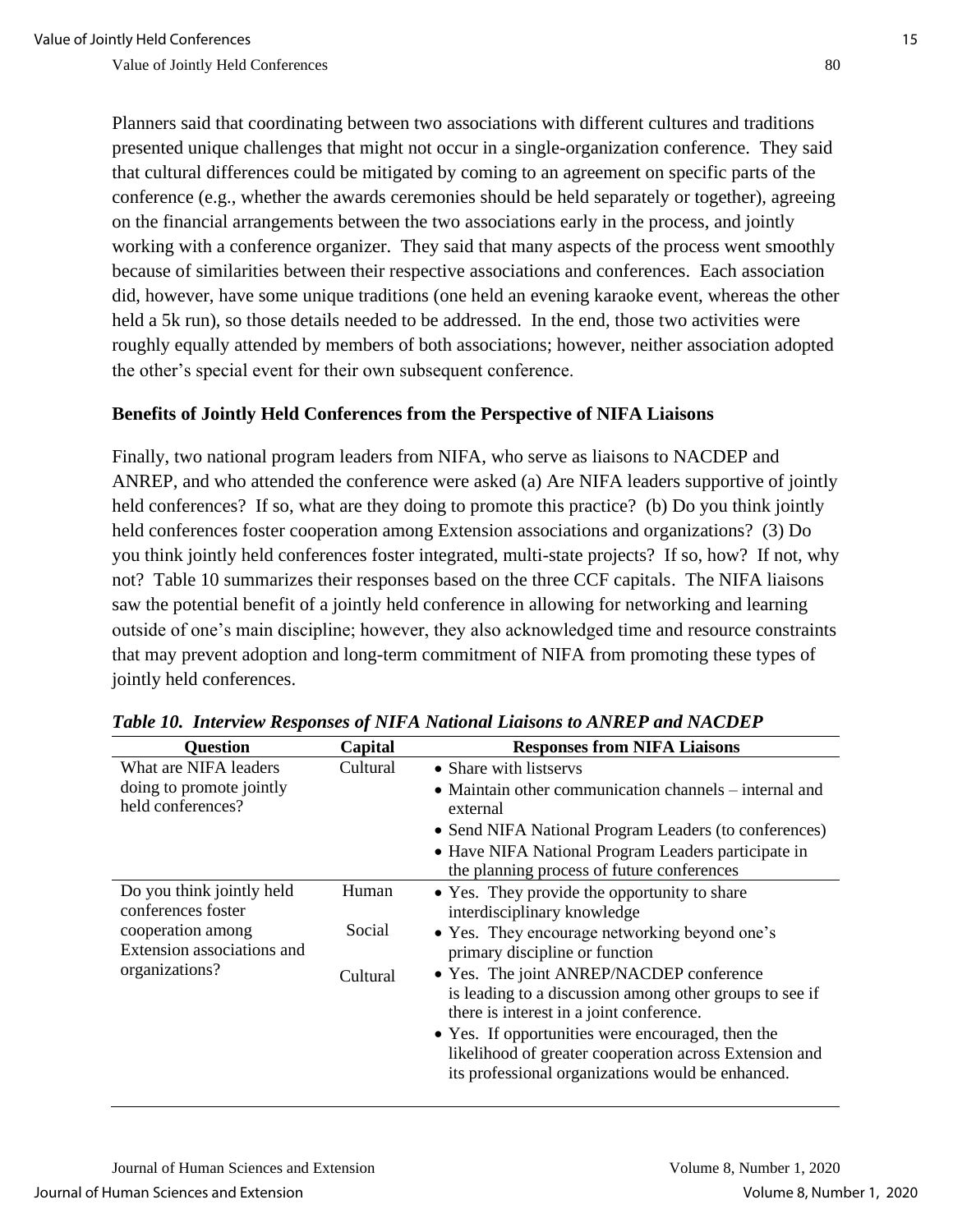| <b>Question</b>                                                                        | Capital               | <b>Responses from NIFA Liaisons</b>                                                                                                                                                                                                                                     |
|----------------------------------------------------------------------------------------|-----------------------|-------------------------------------------------------------------------------------------------------------------------------------------------------------------------------------------------------------------------------------------------------------------------|
|                                                                                        | Financial             | • Maybe not. The potential could be somewhat limited<br>by not having opportunities, time, or resources to<br>explore cross-function efforts.                                                                                                                           |
| Do you think jointly held<br>conferences foster<br>integrated, multistate<br>projects? | Cultural<br>Financial | • Yes, but there needs to be a champion who is willing to<br>lead the effort and engage the respective groups.<br>• If folks see it as a one-off, they are less likely to<br>commit to a longer-term approach.<br>• The possibility exists, but the potential cannot be |
|                                                                                        |                       | realized without dedicated resources and activities that<br>encourage uptake and adoption.                                                                                                                                                                              |

#### **Discussion**

Learning new information and skills is an important benefit of jointly held conferences. As mentioned earlier in this article, Price (1993) theorized that there were four reasons for attending academic and professional meetings. The first was education or *human capital*. Price (1993) said that education was the most important motivation for attendees. Similarly, Merriam, Caffarella, and Baumgartner (2007) demonstrated, using social cognitive theory, that conferences are important to the social learning process because they offer formal and informal methods of socializing and experiential learning. Indeed, conference attendees can learn as much from informal conversations during conference coffee breaks, and other social activities, as from the concurrent sessions (Senese, 2010). Along these lines, Hord (1996) said one way to assess the benefits of jointly held conferences is to measure the extent to which resources are shared.

In the study presented here, the largest number of participant comments about the benefits of this conference referred to gaining skills and abilities needed to access resources and knowledge. Participants also rated highly the *human capital* items listed in the benefits section of the conference survey – awareness of programs, understanding issues related to work, and ideas on how to access resources. The largest percentage of participants thought that they would develop or restructure programs based on what they had learned at the conference (*human capital*), and this proved to be the action that the largest percentage of the participants partially or fully accomplished. Although the mean score for the item, "The conference experience gave me an opportunity to learn from members of another Extension association," was slightly lower than for other items on the list of conference benefits, it still fell within the *agreed* response in the scale.

Networking and collaboration with new groups is another important benefit (Cherrstrom, 2012). The second reason for attending academic and professional meetings, according to Price, is networking. Hord (1996) suggests that conference planners might document the extent to which they are able to divide the labor involved in planning and implementing the conference, assess participants' feelings of academic isolation, and measure changes in their motivation to do joint scholarship. These *social capitals* have the potential to become long-term, lasting impacts of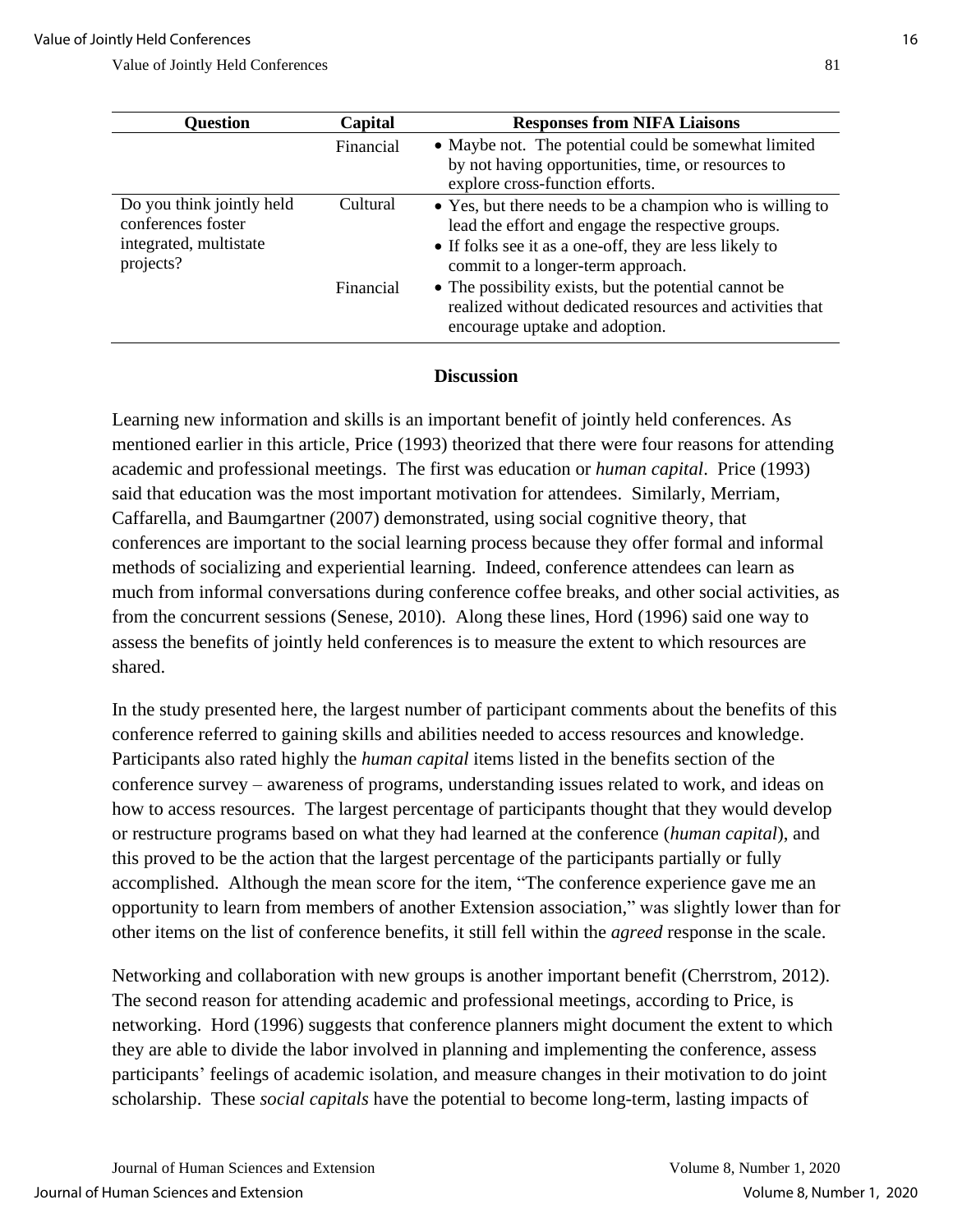jointly held conferences (Schuttloffel, 2010). In this study, participants rated "increased my contacts for future collaborations," a *social capital*, the highest on a list of benefits. More than three-fourths of the participants said they might or were very likely to begin plans for a collaborative project with someone they connected with at the conference, and 47% said that they had either begun or accomplished that objective. In addition, comments about *social capital* were the second-highest category among all capitals mentioned in response to the open-ended questions. Conference planners also targeted *social capital* in their answers. They saw a definite win/win scenario, synergy, and opportunity for connections as they planned and implemented the jointly held conference. They also said that they had to make more effort to communicate with each other during the planning process and had to negotiate conference-related decisions to ensure the relevance of the conference to both associations. Although the researchers did not ask participants if their collaborative project was with a member of another association, there is a chance that some cross-association projects were created.

Both conference planners and NIFA partners emphasized the *social capital* benefits of jointly held conferences, specifically the interaction and networking between association members and the exchange of information, skills, resources, and potential projects. Unlike the 2005 Academy of Human Resource Development International Research Conference (Wiessner et al., 2008), opportunities for collaborative knowledge construction were not a planned part of the Extension conference. Whether or not new knowledge construction will come out of the collaborations begun by conference participants is unknown and could be the subject of follow-up evaluation. Subsequent conferences planners might want to intentionally include opportunities for new knowledge construction.

All three groups indicated that *cultural capital* – the way people know and act within their organizations or conference – was a benefit of the conference. This corresponds to the fourth item on Price's list – professional savvy*.* In this study, the difference between those who said they intended to join an association committee or workgroup and those who, on the follow-up survey, said that they actually did join, was noteworthy. On the initial survey, 17.3% of attendees indicated that they were very likely to join a committee or workgroup following the conference, yet 25.8% of respondents said that they accomplished it at the time of the six-month follow-up survey. The *unlikely/no* group on the post-conference survey and the follow-up survey were within five percentage points of each other, so it appears that many *maybe* respondents took the leap and joined groups or committees of their association. If this is the case, it could indicate a longer-term *social capital* impact.

Conference planners, knowing that cultural and financial issues might arise, took a risk when they decided to combine association conferences. They recognized that each organization had different needs and that these needs had to be recognized and accommodated (Steffen et al., 2007). After it was over, they indicated that *human capital* was one of the positive impacts of the collaboration, noting that many participants benefited from the opportunity to attend sessions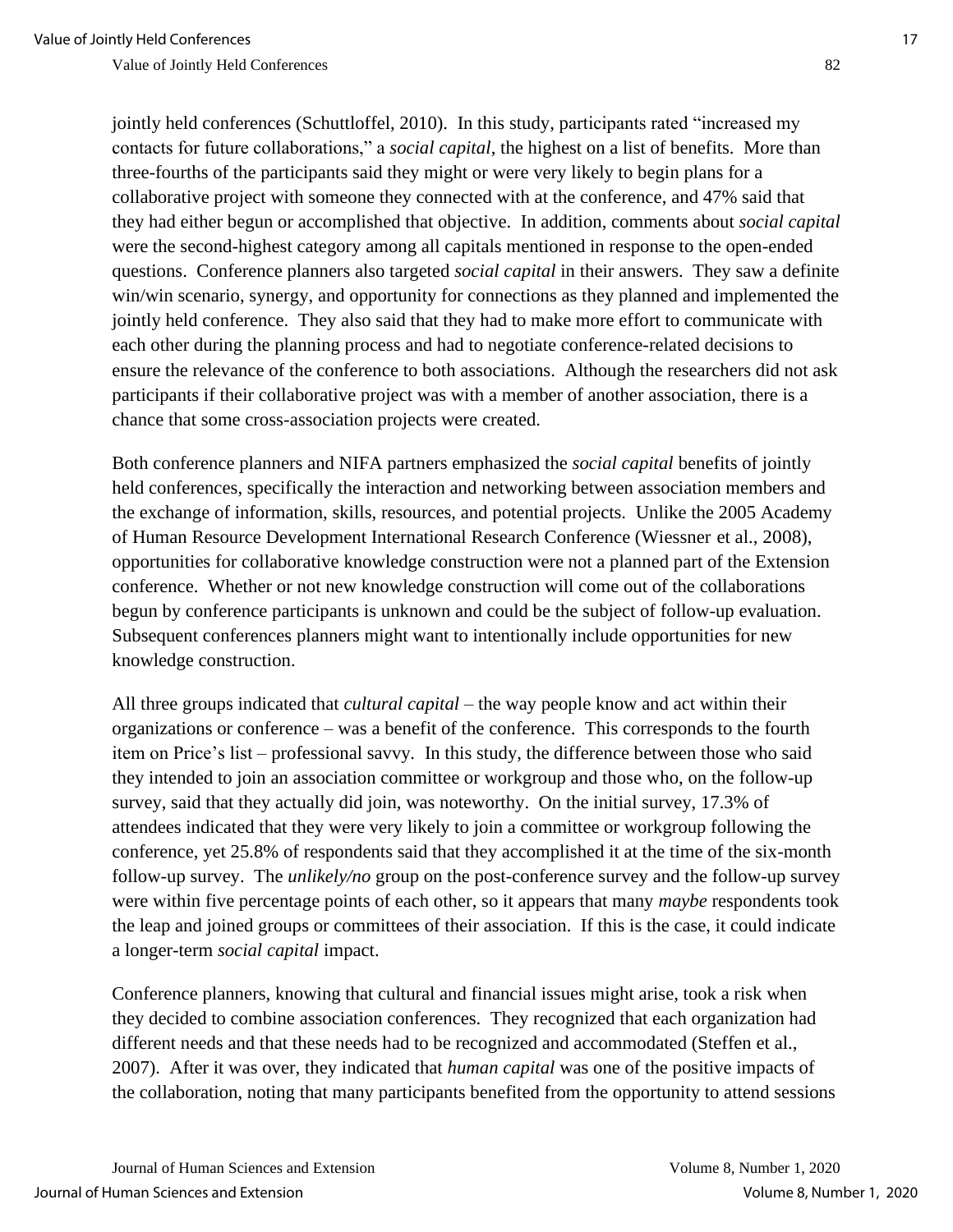"a little out of their discipline and gain new perspectives." Similarly, liaisons representing NIFA, those individuals who are often responsible for encouraging collaborative work and implementing and funding conferences, thought that *human capital* was a benefit of jointly held conferences. They noted that these conferences might provide the opportunity to share interdisciplinary knowledge.

Conference planners expressed hope that the joint ANREP/NACDEP conference will lead to a discussion among other groups to see if there is interest in holding jointly held conferences. The NIFA liaisons agreed that the success of the joint ANREP/NACDEP conference would stimulate discussion among other NIFA administrators about improving the culture of Extension, by finding opportunities for multiple Extension-related disciplines to meet together in a conference setting on a more regular basis. The caution, however, is that this will require a "champion" or "champions" who will dedicate themselves to moving this idea forward. Although NIFA partners see the human, social, and cultural capital benefits of jointly held conferences, they expressed concern about the increased need for resources and additional responsibilities involved in staging these types of conferences.

To our knowledge, the social capitals framework has not entered into discussions about conference benefits. Along with the results presented here, the framework helps others interested in conference planning, including creating stated goals, objectives, and structure. The social capitals framework is a way of understanding how conference participants interact (Flora & Flora, 2013). By considering human capital, *social capital, cultural capital,* and *financial capital,* the framework provides a convenient way of framing conference benefits and, therefore, designing conference activities to achieve optimal value for participants' time and registration fees, as well as external supporters such as NIFA. Further, the framework can provide structured support both before and after the conference to enable participants to benefit even more, a necessary result, as noted by several authors (e.g., Borg, 2015; Schuttloffel, 2010; Wiessner et al., 2008).

#### **Limitations of the Study**

Several limitations within the design of this study should be acknowledged. First, the return rate of the post-survey was 57.2% percent, so the opinions of 43% of the attendees at the conference are unknown. Only 14.4% of the 442 conference participants returned the six-month follow-up survey (or 25.2% of those who completed the post-survey). The authors do not know for sure that these missing respondents would answer similar to the actual respondents, even though they are also members of one of the two professional associations that sponsored the conference. NACDEP members represented a higher percentage of the respondents, even though ANREP's overall membership is higher. Another important limitation of the study is that the CCF was not used in planning any of the evaluation tools but was used only in analysis of the data. This was a particular problem because participants who answered quantitative questions were not given the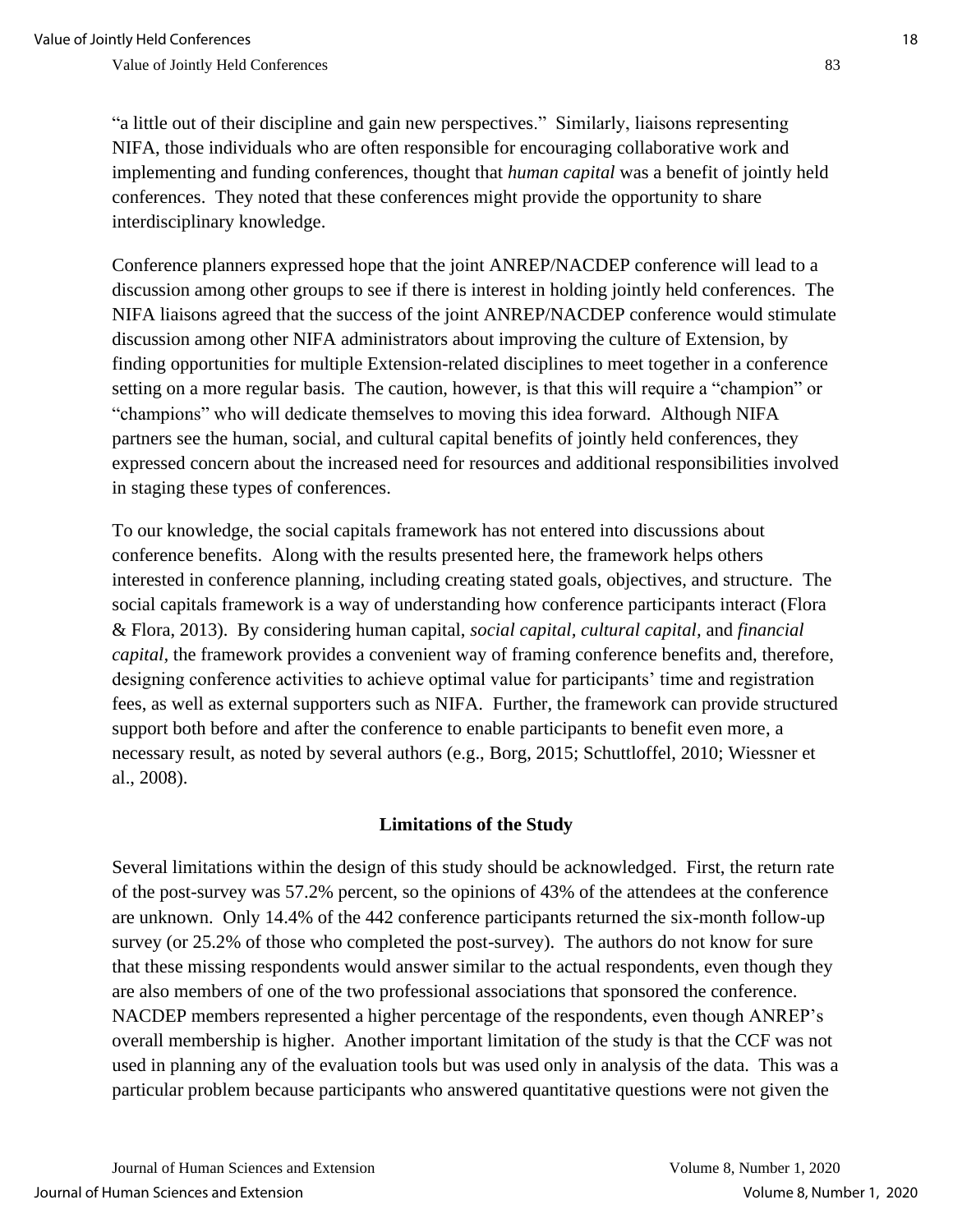opportunity to select answers that represented all seven capitals. The other four capitals were not adequately explored in this study but might be the focus of future research. For example, financial capitals were not addressed in the post-conference survey or follow-up survey but did appear in the interview question responses from planners and NIFA liaisons. It is important to emphasize that the findings may not be generalizable to other jointly held conferences but can be used as suggestions of benefits and challenges that might be present in other similar conferences.

#### **Conclusion**

This research teaches us that jointly held conferences, such as the NACDEP/ANREP conference that was held in June 2016 in Burlington, VT, have strengths as well as challenges that planners, partners, and participants need to consider. The strengths have been described in terms of the organizational capitals that build collaboration among academics through shared resources, collaborative knowledge construction, alleviation of academic isolation, and creation of energy through interpersonal relationships in the academic community (Hord, 1986). This exploratory study has shown that a jointly held conference is an investment into at least three CCF capitals – *human, social,* and *cultural*. Members of each association gained new knowledge and skills (*human capital*), they began to form networks (*social capital*), and some attendees decided to join committees and groups related to their association and planned to attend a conference sponsored by another organization (*cultural capital*). Many participants at the conference applauded the efforts made by planners to create the jointly held conference and understood its value to their professional development experience. Planners from both associations closed the conference feeling that it was a success, and the post-conference and follow-up evaluations supported those perceptions.

More evaluation studies are needed on the subject of jointly held conferences. The authors recommend that as other associations consider planning and offering jointly held conferences, they compare data on the benefits and challenges of jointly held conferences with data from single organization conferences. Other evaluation methods might be considered, such as Ripple Effects Mapping (REM), which maps the flow of outcomes from multiple stakeholders. The CCF is just one framework that could be used to design evaluation tools and discuss benefits and challenges. Frameworks from other disciplines, such as community development, leadership studies, group dynamics, and the like, may aid in this discussion. Studies such as the one reported here are important because planners, sponsors, and participants with tightening budgets need to decide how to spend limited professional development funds. They need to decide whether they or the organization they represent benefit most from joint or separate events. Future planners cannot assume that a jointly held conference will be especially attractive to all members. They need to convince them about the benefits and challenges with empirical evidence.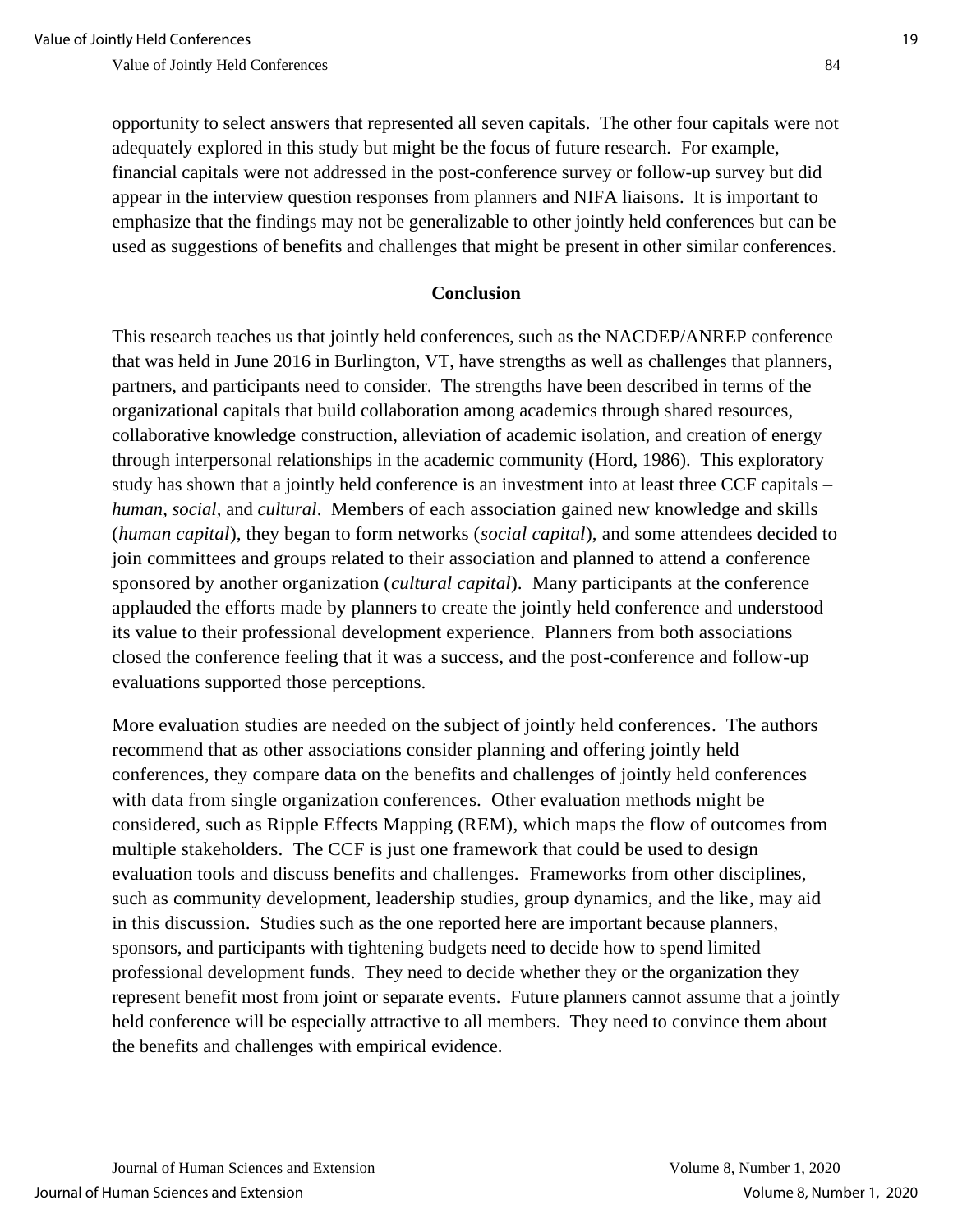As mentioned in the introduction, Schuttloffel (2010) found that jointly held conferences often occur because it sounds like a good thing to do, rather than because they have long-term positive results. She warned that the benefits of such conferences often end when the conference concludes. This sentiment was echoed by a NIFA liaison who believed that jointly held conferences needed a champion who will ensure that resources are available for "uptake and adoption." That partner commented, "If folks see it (a jointly held conference) as a one-off, they are less likely to commit to a longer-term approach." It makes sense to assess the impacts and challenges of jointly held conferences to better understand how they contribute to professional development in ways that single organization conferences might not. The challenge of planning and implementing a jointly held conference is to produce results that benefit both of the associations involved and their members (Steffen et al., 2007).

#### **References**

*Agriculture Extension Act of 1914*, Pub. L. No. 63-95, 7 U.S.C. Ch. 13 § 341 (1914).

- Baron, S., Field, J., & Schuller, T. (Eds.). (2000). *Social capital: Critical perspectives*. Oxford, England: Oxford University Press
- Borg, S. (2015). The benefits of attending ELT conferences. *ELT Journal*, *69*(1), 35–46. doi:10.1093/elt/ccu045
- Caldwell, M. B. (1984, April-May). *A conference report*. Report from the National Conference on Collaborative Approaches to Serving Adult Learners, Racine, WI. Retrieved from <https://eric.ed.gov/?id=ED268366>
- Chase, L., & Kuehn, D. (2010). Measuring outcomes of Extension conferences: A case study of the National Extension Tourism Conference. *Journal of Extension, 48*(3), Article 3FEA6. Retrieved from <http://www.joe.org/joe/2010june/a6.php>
- Cherrstrom, C. A. (2012) Making connections: Attending professional conferences. *Adult Learning*, *23*(3), 148–152. doi:10.1177/1045159512452263
- Dillman, D. A., Smyth, J. D., & Christian, L. M. (2014). *Internet, phone, mail, and mixed-mode*  surveys: The tailored design method (4<sup>th</sup> ed.). Hoboken, NJ: John Wiley & Sons.
- Emery, M., Fey, S., & Flora, C. (2006). Using community capitals to develop assets for positive community change. *CD Practice, 13*. Retrieved from http://srdc.msstate.edu/fop/levelthree/trainarc/socialcapital/communitycapitalstodevelopa ssets-emeryfeyflora2006.pdf
- Enns, E. E., & Jahn, J. (1996). *Using a participatory conference model for planning collaborative, decentralized professional development. A project of the German teaching community in Canada.* Calgary, Alberta, Canada: Calgary University. Retrieved from https://files.eric.ed.gov/fulltext/ED395453.pdf
- Ezzy, D. (2002). *Qualitative analysis: Practice and innovation*. Crows Nest, Australia: Allen & Unwin.
- Flora, C. B., & Flora, J. L. (2013). *Rural communities: Legacy and change* (4<sup>th</sup> ed.) Boulder, CO: Westview Press.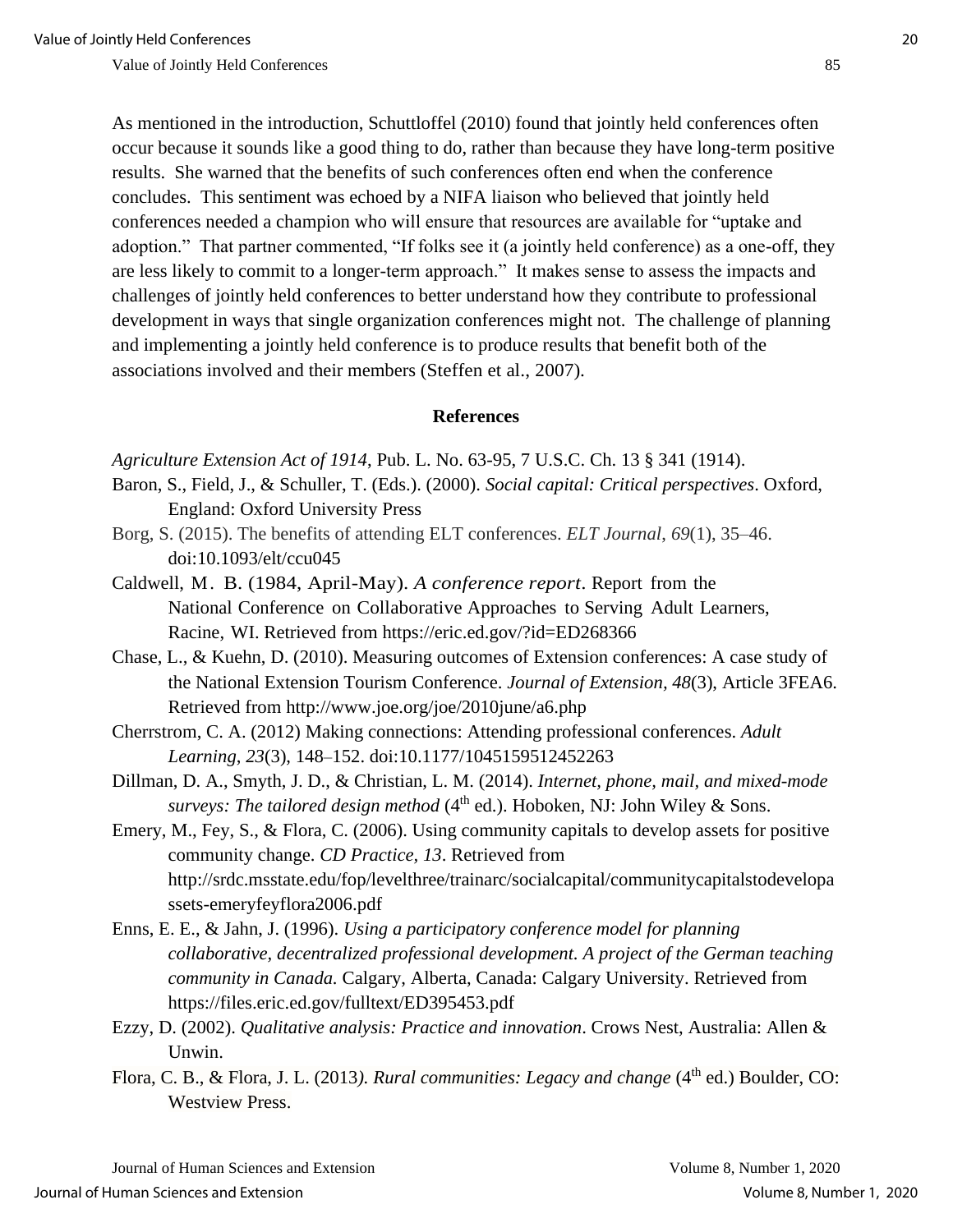- Hord, S. M. (1986). A synthesis of research on organizational collaboration. *Educational Leadership, (43)*5, 22–26. Retrieved from http://www.ascd.org/ASCD/pdf/journals/ed\_lead/el\_198602\_hord.pdf
- Krueger, R. A., & Casey, M. A. (2000). *Focus groups: A practical guide for applied*  research (3<sup>rd</sup> ed.). Thousand Oaks, CA: Sage
- Merriam, S. B., Caffarella, R. S., & Baumgartner, L. M. (2007). *Learning in adulthood: A*  comprehensive guide (3<sup>rd</sup> ed.). San Francisco, CA: Jossey-Bass.
- Monroe, M. C., & Adams, D. C. (2012). Increasing response rates to web-based surveys. *Journal of Extension, 50*(6), Article 6TOT7. Retrieved from https://www.joe.org/joe/2012december/tt7.php
- Pigg, K., Gasteyer, S. P., Martin, K. E., Keating, K., & Apaliyah, G. P. (2013). The Community Capitals Framework: An empirical examination of internal relationships. *Community Development, 44*(4), 492–502. doi:10.1080/15575330.2013.814698
- Price, C. H. (1993). *An empirical study of the value of professional association meetings from the perspective of attendees* (Unpublished doctoral dissertation). Virginia Polytechnic Institute and State University, Blacksburg, VA. Retrieved from https://vtechworks.lib.vt.edu/bitstream/handle/10919/27974/LD5655.V856\_1993.P753.p df
- Schuttloffel, M. J. (2010). "Deja vu all over again": Commentary on the Catholic Higher Education Collaborative Conference on Leadership at Loyola University Chicago. *Catholic Education: A Journal of Inquiry and Practice, 14*(1), 107–113. Retrieved from https://www.learntechlib.org/p/54095/
- Senese, J. (2010). The zen of annual meeting attendance and conferencing. *Academic Leadership: The Online Journal, 8*(3), Article 54. Retrieved from https://scholars.fhsu.edu/alj/vol8/iss3/54/
- Steffen, G. D., Abu-Mulaweh, H. I., & Devine, D. P. (2007). *Fostering collaboration and diversity by hosting a joint ASEE section conference.* Proceedings of the American Society for Engineering Education Illinois-Indiana Section Conference, Indiana-Purdue University, Indianapolis, IN. Retrieved from http://ilin.asee.org/Conference2007program/Papers/Conference%20Papers/Session%204 A/Steffen.pdf
- Street, B. S. (1991). Joint meetings: A successful strategy. *Laboratory Medicine, 22*(1), 11–12. doi:10.1093/labmed/22.1.11
- Strauss, A., & Corbin, J. (1994). Grounded theory methodology: An overview. In N. K. Denzin & Y. S. Lincoln (Eds.), *Handbook of qualitative research* (pp. 273–285). Thousand Oaks, CA: Sage.
- Theodori, G. L., Luloff, A. E., Brennan, M. A., & Bridger J. C. (2016). Making sense of "making sense": A critical response. *Rural Sociology*, *81*(1), 35–45. doi:10.1111/ruso.12089
- Wiessner, C. A., Hatcher, T., Chapman, D., & Storberg-Walker, J. (2008). Creating new learning at professional conferences: An innovative approach to conference learning,